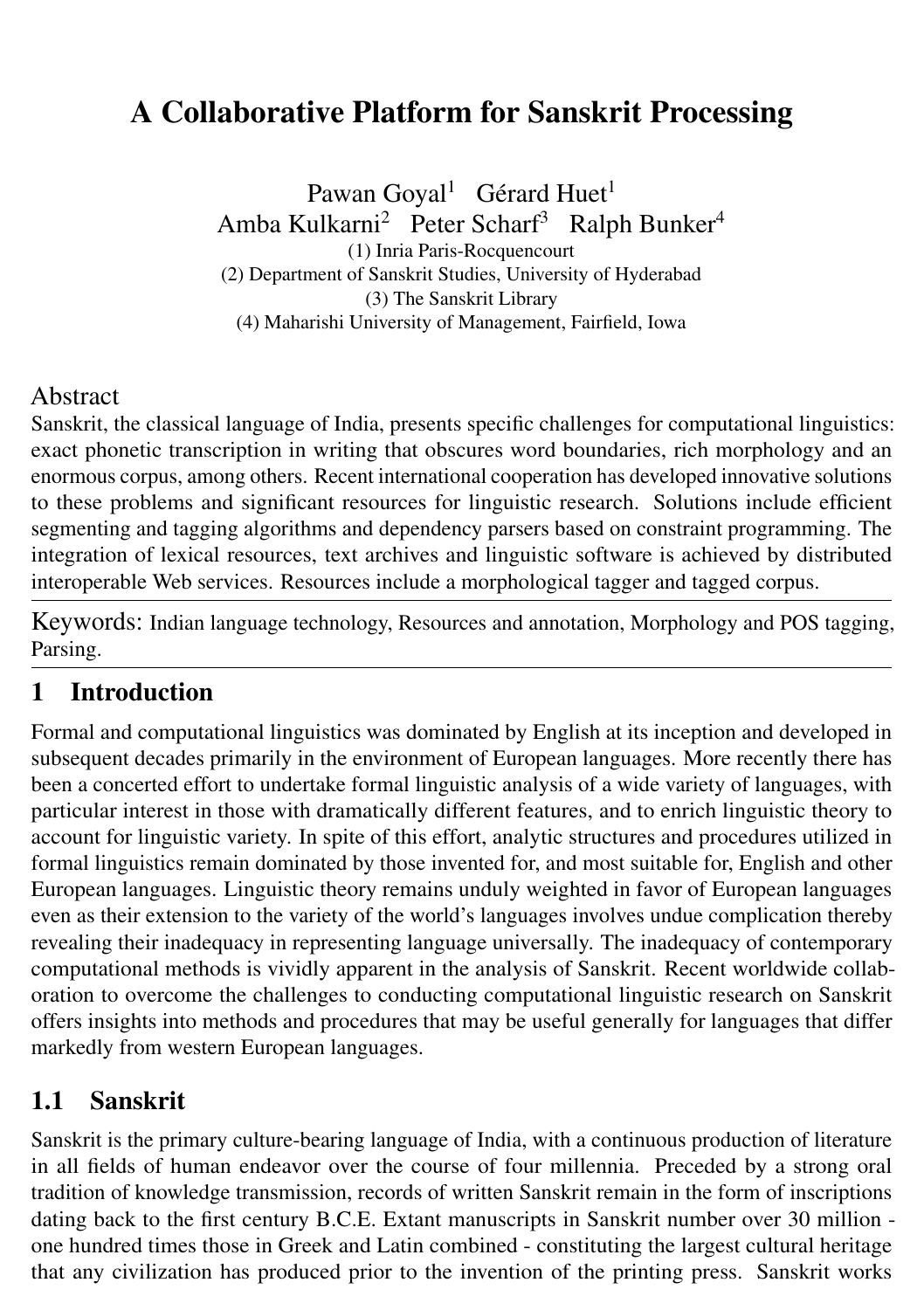include extensive epics, subtle and intricate philosophical, mathematical, and scientific treatises, and imaginative and rich literary, poetic, and dramatic texts. The primary language of the Vedic civilization, Sanskrit developed constrained by a strong grammatical tradition stemming from the fairly complete grammar composed by Pāṇini by the fourth century B.C.E. In addition to serving as an object of study in academic institutions, the Sanskrit language persists in the recitation of hymns in daily worship and ceremonies, as the medium of instruction in centers of traditional learning, as the medium of communication in selected academic and literary journals, academic fora, and broadcasts, and as the primary language of a revivalist community near Bangalore. The language is one of the twenty-two official languages of India in which nearly fifty thousand speakers claimed fluency in the 1991 Indian census.

India developed an extraordinarily rich linguistic tradition over more than three millennia that remains under-appreciated and under-investigated. A cursory glance at the long tradition of discussion and argumentation within and between Indian sciences of phonetics (śikṣā), grammar (vyākaraṇa), logic (nyāya), ritual exegesis (karmamīmāmsā), and literary theory (alaṃkāraśāstra) reveals that Indian linguistic traditions have much to offer contemporary linguistic theory in the areas of phonetics, morphology, syntax, and semantics.

## 1.2 Computational linguistic processing challenges

Since computational linguistics developed primarily in the environment of western European languages, its methods were structured and remain suited to those languages. Prior to undertaking any kind of computational analysis of Sanskrit text, one must deal with several challenges presented by features of the language that differ markedly from those of modern western European languages. In addition to the complexity introduced by lexical complements, which is relevant in these languages as well, Sanskrit has orthographic, prosodical, and inflectional complexities not encountered in western European languages. The rich inflectional and derivational morphology of the language permits relationships that are shown positionally in western European languages to be made known by the morphology instead. As a result, the word order is much less constrained by governance structure and is free to intimate discourse structure and performative aspects of language. For the analysis of Sanskrit syntax, therefore, positional grammars, and constituency parsers which are based on them, are not very relevant, and dependency parsers are more suitable.

#### 1.2.1 Prosody and orthography

In English, where the heritage is received in writing, and standardized spelling and printing were introduced several hundred years ago, a given morpheme is represented with a single orthography despite the fact that it has different surface phonetic representations in different contexts. For example, the past tense suffix  $-\langle ed \rangle$  is so written despite three distinct phonetic realizations in three clearly defined contexts:

/t/ e.g. dip /dIp/, dipped /dIpt/ /d/ e.g. boom /bu:m/, boomed /bu:md/ /id/ e.g. loot /lu:t/, looted /lu:tid/

In contrast, in Sanskrit, where oral tradition dominated the sphere of learning and an advanced discipline of phonetics explicitly described prosodic changes, these prosodic changes, well known by the term sandhi, are represented in writing. Hence the past passive participle suffix -ta variously realized as ta or dha depending solely upon the phonetic context, is written as follows: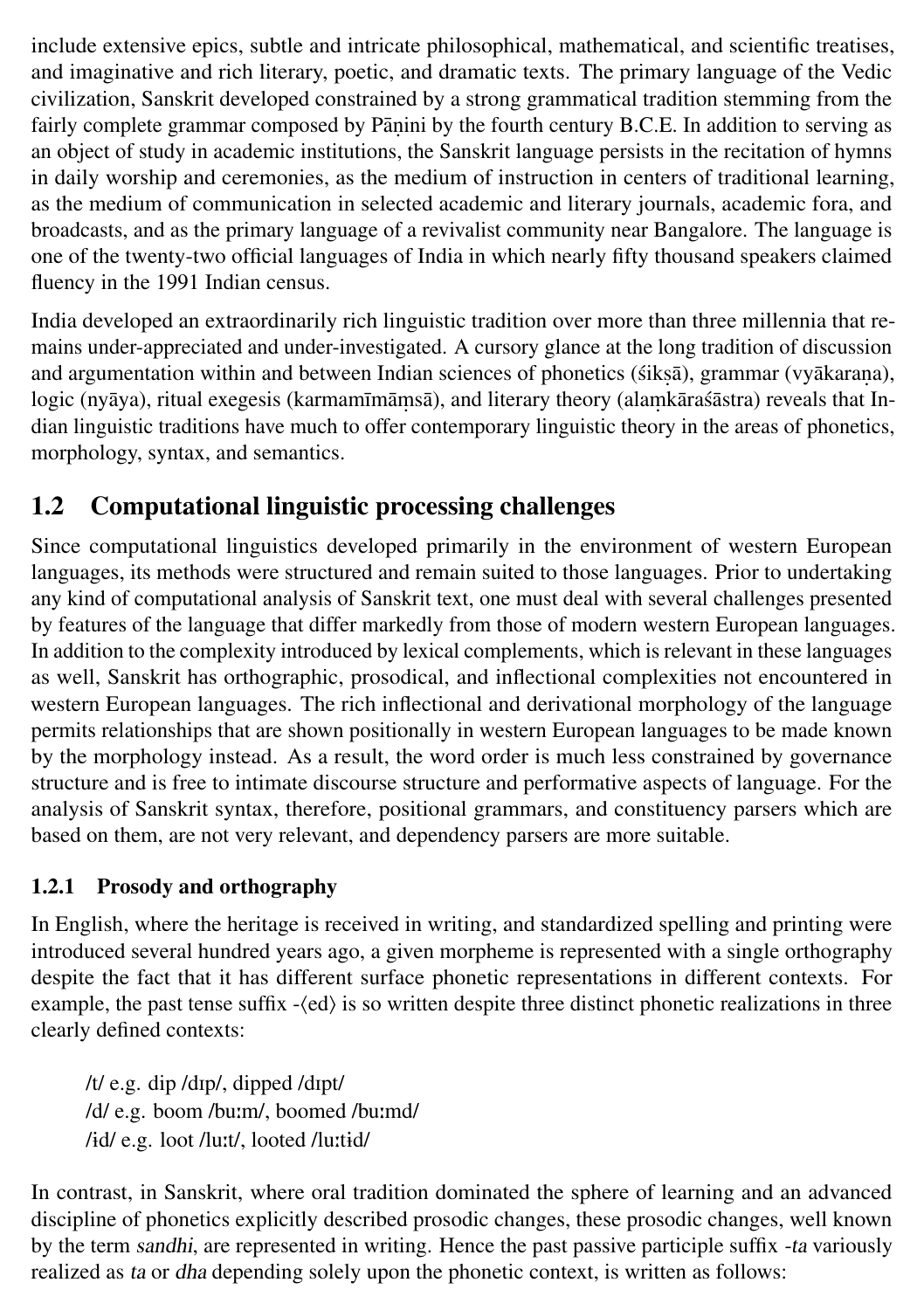/ta/ e.g. from su 'press', suta 'pressed' /d<sup>h</sup>a/ e.g. from budh 'awake', buddha 'awakened'

Moreover, the prosodic changes obscure word boundaries in speech, and these word boundaries are correspondingly eliminated in writing as well. For example, vasati 'dwells' followed by atra there' becomes **वसत्यत्र** (vasatyatra) in continuous speech. The semisyllabic Indic scripts such as Devanāgarī forestall word separation here obliterating the word boundary. Some prosodic changes, like this one, can be separated in alphabetic Roman transcription despite the sound alteration, viz. vasaty atra. Other prosodic changes, however, preclude word separation even in alphabetic transcription because the final sound of the preceding word and the initial sound of the following word merge in a single sound. Thus vidyā 'knowledge' apyate 'is attained' becomes vidyapyate; the single sound  $\bar{a}$  belongs to both words. The most difficult task in parsing a Sanskrit sentence is determining the word boundaries. Solutions to the problem have valuable ramifications for speech analysis where a similar problem is encountered in virtually all languages.

#### 1.2.2 Inflectional morphology

In English, inflectional morphology is minimal. A present active verbal paradigm contains six slots: three for first, second and third person times two for singular and plural number. Yet the forms that fill these slots number just two, for example, *go* and *goes* for the verb 'to go'. Description of the abstract grammatical structure requires mentioning five items while description of the forms directly requires mentioning only two. Grammatical description is therefore more prolix than listing. It is nearly as efficient to describe English morphology with reference to individual forms as it is to describe it in abstract grammatical structures. [\(Karp et al., 1992\)](#page-16-0) create a hash table of just 317,477 forms from 90,196 lexical entries, a ratio of 3.5:1. The reverse is true for Sanskrit. In Sanskrit full verb paradigms number hundreds of unique forms in as many as sixteen hundred slots. The modest full-form lexicon created by [\(Scharf and Hyman, 2009a\)](#page-17-0) from a lexicon of 170,000 entries numbers more than eleven million forms, a ratio of 64.7:1. It is by far more economical to describe such forms in abstract grammatical categories than it is to list them. The implication of the brevity of grammatical description of Sanskrit in comparison to listing forms is that it is misguided to attempt to describe Sanskrit grammar with reference to individual word forms. This fact was explicitly recognized by Patañjali in his massive commentary *Mahābhāśya* on Pāṇini's concise grammatical description of Sanskrit in the *Astadhyay*<sup>[1](#page-2-0)</sup>.<sup>1</sup>

#### 1.2.3 Lexical complements

In statistical analysis of a corpus of sentences, slots for lexical complements are combined. In computational linguistic processing of English it is recognized that the forms is and are belong to the same lexical unit as the forms was and were. Likewise in Sanskrit grammar, forms derived from the root bhū are recognized as complements of forms derived from the root as.<sup>[2](#page-2-1)</sup> Because it is concerned only with individual word forms, computational linguistic processing of English treats is and are as lexical complements of each other and was and were as lexical complements of each other in the same manner as it considers the first pair as lexical complements of the second pair. Such processing treats a and an as lexical complements in the same manner. Historical linguists differ from computational linguists in their treatment of these forms. They view is and are as inflectional varieties derived from one common root, and was and were as inflectional varieties derived from

<span id="page-2-0"></span><sup>&</sup>lt;sup>1</sup>Kielhorn, vol. 1, p. 5, line  $23 - p$ . 6, line 7

<span id="page-2-1"></span><sup>2</sup>*As. t .adhy ¯ ay¯ ¯ı* 2.4.52 aster bhu¯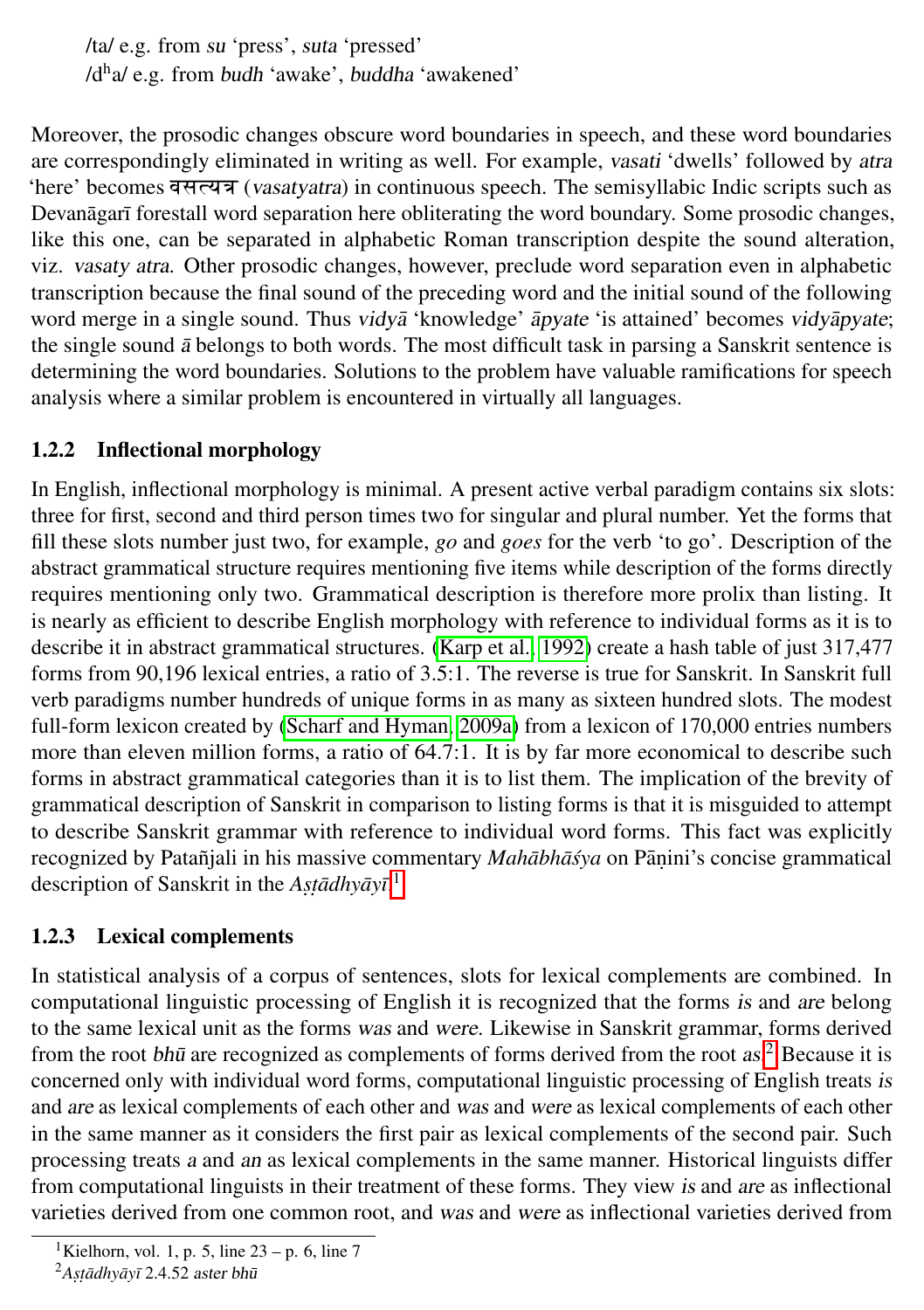another root. They consider the two roots to be lexical complements. They recognize that a is a phonetic variant of an, both derived from the word one. Sanskrit grammarians agree with historical linguistics here. Only semantically related roots are treated as lexical complements. Variants such as a/an are treated as phonetic variants, and variants such as is/are are treated as inflectional variants.

#### 1.2.4 Syntax

In languages such as English where word order is strongly associated with roles, it may be reasonable to define positions in relation to roles as is done in positional grammars. Hence in an active sentence, the first position is called the subject position, the second the verb position and the third the object position. In free-word order languages such as Sanskrit, however, position does not determine role. Although certain patterns are common — such as subject, object, verb — even unmarked word order leaves some roles in indeterminate position. Alteration of the word order does not change the roles, and the position is highly influenced by discourse structure and emphasis. Phrase-structure grammars are unsuitable to describe governance structure which is more accurately described by dependency grammars.

### <span id="page-3-8"></span>2 Birth of a discipline

A number of projects began accumulating digitized texts in the late 1980s. The largest collection was made by the Thesaurus Indogermanischer Text- und Sprachmaterialen, managed by Jost Gippert at the University of Frankfurt<sup>[3](#page-3-0)</sup>, which accumulated more than eighty digital Sanskrit texts within a decade. Other early projects include that of Muneo Tokunaga at Kyoto University<sup>[4](#page-3-1)</sup>, a CD managed by Vedic Engineering, the Indology site<sup>[5](#page-3-2)</sup>, and a project headed by George Cardona at the University of Pennsylvania that created a databank of Sanskrit grammatical texts. The next decades witnessed the growth of other large collections including the Göttingen Register of Electronic Texts in Indian Languages (GRETIL) managed by Richard Grünendahl<sup>[6](#page-3-3)</sup>, which serves as a central registry of digitized Indic texts, the Vedic Reserve at Maharishi University of Management managed by Peter Freund, whose large archive of texts displayed in PDF format includes many available in character data,<sup>[7](#page-3-4)</sup> and the SanskNet Digital archive headed by Rashtriya Sanskrit Vidyapeetha, Tirupati, 1999– 2009.[8](#page-3-5)

In the meantime a couple of projects developed digital dictionaries of Sanskrit. The Cologne Digital Sanskrit Lexicon project began by digitizing Monier Williams' A Sanskrit-English Dictionary be-tween 1[9](#page-3-6)94 and 1996, and followed by digitizing several other major bilingual Sanskrit dictionaries.<sup>9</sup> The Digital Dictionaries of South Asia project at the University of Chicago included Apte's and MacDonell's Sanskrit-English dictionaries among its digitized Indian language dictionaries.[10](#page-3-7)

There were a few early isolated attempts to process Sanskrit text mechanically, such as Pushpak Bhattacharya's Sanskrit parser included as part of his M.Tech. thesis at IIT Kanpur in 1987, Peter Scharf's sandhi software modeling the rules of the ancient Indian linguist Pāṇini in 1991, and Pr. Lakshmitatachar's verbal cognition generator for Bhandarkar's Sanskrit primer developed at the

<span id="page-3-0"></span><sup>3</sup><http://titus.uni-frankfurt.de/>

<span id="page-3-1"></span><sup>4</sup><ftp://ccftp.kyoto-su.ac.jp/pub/doc/sanskrit/>

<span id="page-3-2"></span><sup>5</sup><http://www.ucl.ac.uk/~ucgadkw/indology.html>

<span id="page-3-3"></span><sup>6</sup><http://gretil.sub.uni-goettingen.de/gretil.htm>

<span id="page-3-4"></span><sup>7</sup><http://is1.mum.edu/vedicreserve/>

<span id="page-3-5"></span><sup>8</sup><http://www.sansknet.ac.in/>

<span id="page-3-6"></span><sup>9</sup>[http://www.sanskrit-lexicon.uni-koeln.de]( http://www.sanskrit-lexicon.uni-koeln.de)

<span id="page-3-7"></span><sup>10</sup><http://dsal.uchicago.edu/dictionaries/>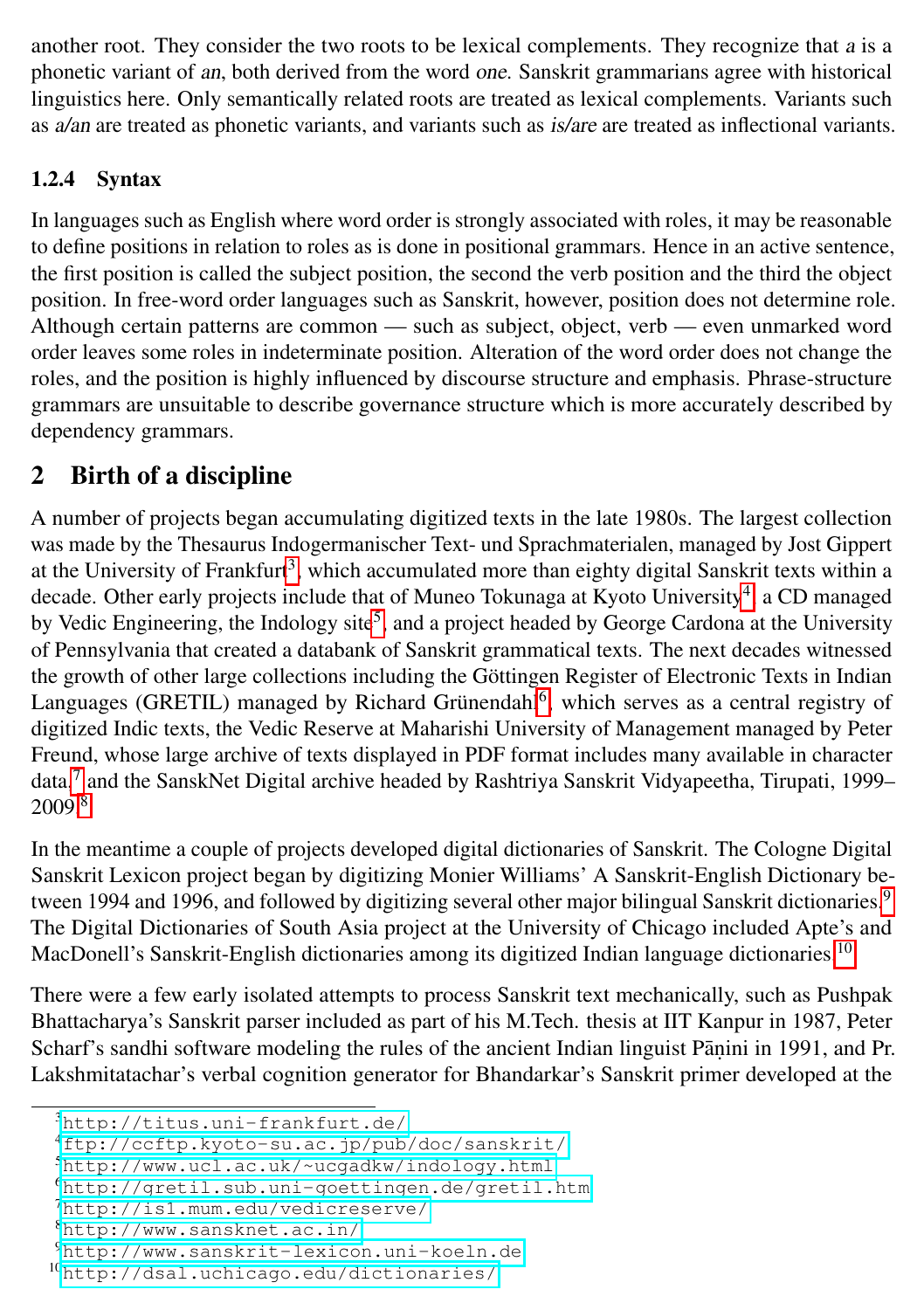Academy of Sanskrit Research in Melkote in the early 1990s (Rāmapriya and Saumyanārāyana, [2001\)](#page-17-1).

The Indian Ministry of Communications and Information Technology provided a strong impetus for computational processing of Indian languages beginning at the turn of the century with its Technology Development for Indian Languages program (TDIL). Several periodic conferences were launched to foster research in computational linguistics, such as the International Conference on Natural Language Processing (ICON), and the Language Engineering Conference (LEC). The Akshar Bharati group developed "Anusāraka"<sup>[11](#page-4-0)</sup>, a language accessor, for accessing texts in other languages that employed techniques inspired by Pāṇini's *Aṣṭādhyāyī* [\(Bharati et al., 1995\)](#page-14-0). Several consortia were formed and supported by TDIL to work on projects ranging from speech recognition, optical character recognition, and machine translation to cross-lingual information retrieval. K. V. Ramakrishnacaryulu introduced natural language processing programs specifically for Sanskrit at the Rashtriya Sanskrit Vidyapeetha, Tirupati, such as "Śābdabodha Systems and Language Technology" in 2005.

In 2002, under the guidance of Amba Kulkarni, the toy morphological analyser developed at Melkote was enriched with the lexicon of Monier Williams' A Sanskrit-English Dictionary and the Dhāturatnākara database resulting in a wide coverage morphological analyser. Amba Kulkarni developed prototypes of several other analytic tools for Sanksrit when she began teaching specialized courses in the subject at Tirupati. Her appointment as the head of the newly formed Department of Sanskrit Studies at the University of Hyderabad, and Girish Nath Jha's appointment to the Special Center for Sanskrit Studies, J.N.U., Delhi beginning in 2002 allowed the systematic training of students in Sanskrit computational linguistics.

In 1998-1999, Peter Scharf and Ralph Bunker developed a Web-based Sanskrit reader program at Brown University called *Kramapāṭha* equiped in 2001 by Hyman with an index program and audio feature. The index program allowed Peter Scharf's *Ramopakhyana* to be searched by lexical and inflectional categories as well as by verbal roots, nominal stems, inflected forms, text ranges, or combinations thereof. The integrated index and reader program served as the prototype for the generalized integration of lexical sources, linguistic software, and text in the Sanskrit Library. In 2003-2004, Hyman and Peter Scharf collaborated to produce a digital edition of William Dwight Whitney's *The Roots, Verb Forms and Primary Derivatives of the Sanskrit Language* that served as the source of verbal stems for their inflectional generation software. Between 2006 and 2009 Peter Scharf led the International Digital Sanskrit Library Integration project in the Classics Department at Brown University under grants from the U.S. National Science Foundation. The project created a digital Sanskrit library by integrating the texts provided by the Thesaurus Indogermanischer Text- und Sprachmaterialien at Johann Wolfgang Goethe Universität, Frankfurt am Main (TITUS), with the digital Monier Williams dictionary of the Cologne Digital Sanskrit Lexicon project at Universität zu Köln (CDSL). The dictionary was upgraded with the assistance of Jim Funderburk and R. Chandrashekar by converting character code markers to explicit XML tags and systematically classifying and tagging additional information by regular expression searches and human validation.

Separating linguistic processing from issues of input and display simplifies linguistic processing and also permits precise processing and display of accented dialects. Peter Scharf and Hyman designed the Sanskrit Library Phonetic encodings (SLP), described in [\(Scharf and Hyman, 2009b\)](#page-17-2), after a thorough investigation of ancient Indian linguistic treatises, that allows all sounds represented in Vedic texts to be represented digitally. After an investigation of Sanskrit paleography, Peter Scharf

<span id="page-4-0"></span><sup>11</sup><http://anusaaraka.iiit.ac.in>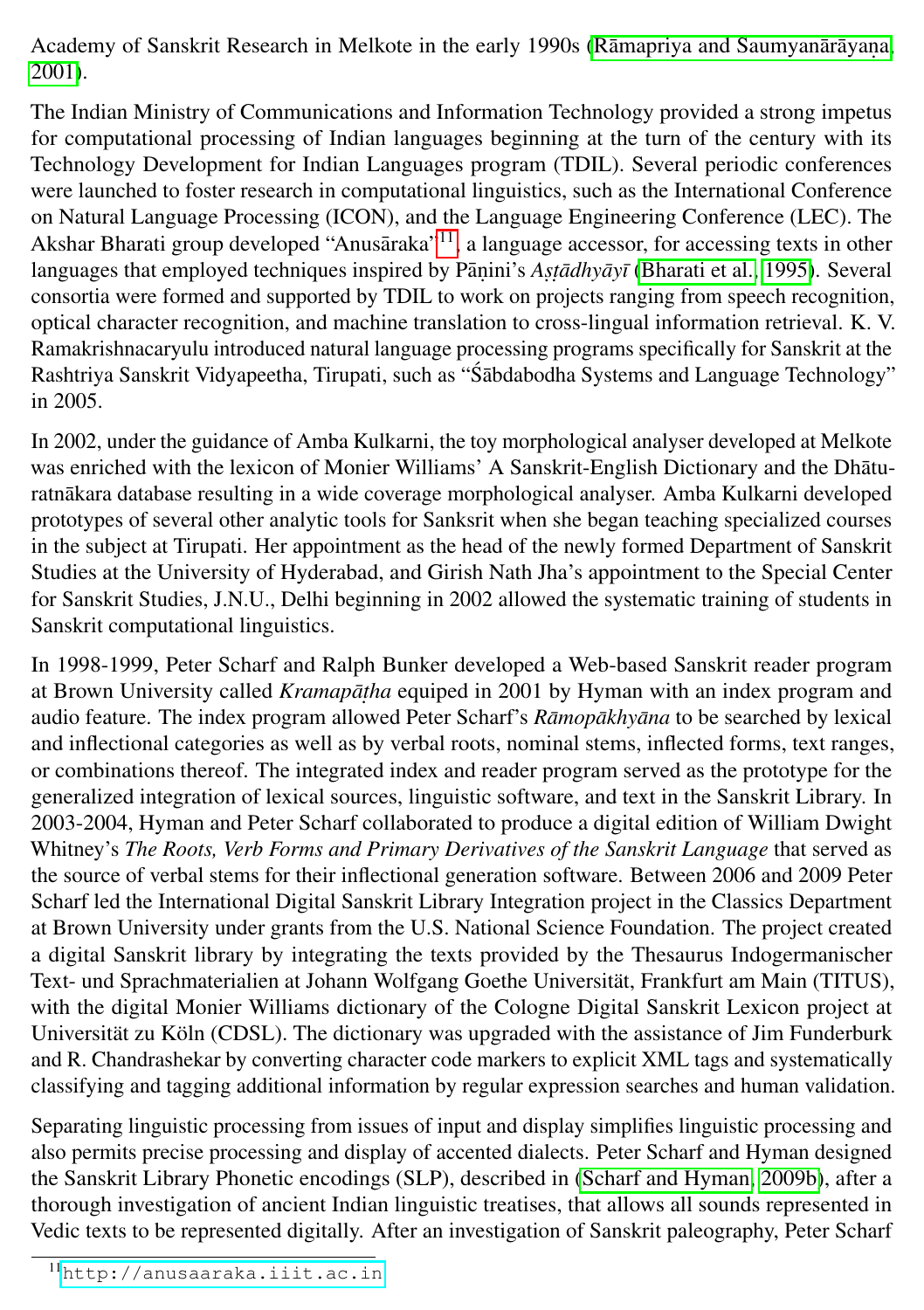initiated worldwide collaboration, including such partners as the Indian Ministry of Communications and Information Technology, Department of Information Technology, Government of India, the Government of India's Centre for Development of Advanced Computing (C-DAC) in Mumbai, and the Script-encoding Initiative at Berkeley, to extend the Unicode Standard to include 68 additional characters required for the proper display of the ancient Vedic heritage texts of India[12](#page-5-0). The Unicode Standard version 5.2 incorporated the characters in two code blocks, Devanagari Extended and Vedic Extensions under South Asian Scripts on the Unicode Character Code Charts page[13](#page-5-1). SLP serves as the basis of a suite of transcoders that convert between standard Sanskrit Romanization of Sanskrit in Unicode, several popular Roman meta-encodings, and the Unicode pages of the major Indic scripts. Users are permitted to select their preferences for input and display at the Sanskrit Library site.

By running our inflection software on the 170,000 nominal and verbal headwords in Monier-Williams' (1899) A Sanskrit-English Dictionary (MW), the most complete English language dictionary of Sanskrit, we created a full-form lexicon of eleven million entries that associates each inflected form with its inflectional identifier and headword. The full-form lexicon allowed us to build a morphological analyser. The analyser displays all possible analyses of the inflected nominal form entered in the analyser input field. The analysis consists of the inflectional identifier and stem, the latter of which is a link to the Sanskrit Library multidictionary interface. The Sanskrit Library obtained three hundred digital editions of texts from TITUS, the Vedic Reserve, the NEH-funded grammatical databank project headed by George Cardona at the University of Pennsylvania in the early 1990's, and other sources, and displays them in a reader page. Each word in sandhi-analysed texts dynamically links to the morphological analyser and thence to the multidictionary interface. Peter Scharf headed an NEH-funded project 2009–2012 that catalogues and aligns digital images of manuscripts with the corresponding digital texts thereby allowing focused access to passages in manuscript images integrated with lexical resources, and linguistic software in the Sanskrit Library.

Around 2000, Gérard Huet started to develop a Sanskrit Heritage platform (SH), centered around an electronic version of the Sanskrit-French Sanskrit Heritage dictionary<sup>[14](#page-5-2)</sup>. The dictionary was structured from the start to serve both as a computerized lexical database for morphology generation, and as a human-readable hypertext encyclopedia on Classical India [\(Huet, 2001,](#page-15-0) [2004\)](#page-15-1). It is internally consistent in that each lexical entry is provided with hypertext links to its generating components, and it prepares the ground for syntax analysis by systematically formalizing information about complements (ākāṅkṣā).

Various tools for morpho-phonemic computation, as well as efficient structures for lexicon representation, were adapted to Sanskrit from a general computational linguistics toolkit called the Zen library, implementing general finite state transducers in functional programming style, as instances of a new relational computing paradigm called effective Eilenberg machines [\(Huet, 2002;](#page-15-2) [Huet and](#page-15-3) [Razet, 2006,](#page-15-3) [2008;](#page-15-4) [Razet, 2009\)](#page-17-3). The global architecture of this platform is that of interconnected Web services allowing interaction with digital libraries and other external resources. The main tool is a Sanskrit Reader, allowing segmentation (sandhi analysis), tagging, and parsing [\(Huet, 2003,](#page-15-5) [2005,](#page-15-6) [2006,](#page-15-7) [2007,](#page-15-8) [2009;](#page-15-9) [Goyal and Huet, 2013\)](#page-15-10).

In 2008 the Indian Government funded a major consortium project to develop various tools for analysis of Sanskrit text and a Sanskrit-Hindi Machine Translation System. Sanskrit scholars and

<span id="page-5-0"></span><sup>12</sup><http://www.sanskritlibrary.org>

<span id="page-5-1"></span><sup>13</sup><http://www.unicode.org/charts>

<span id="page-5-2"></span><sup>14</sup><http://sanskrit.inria.fr>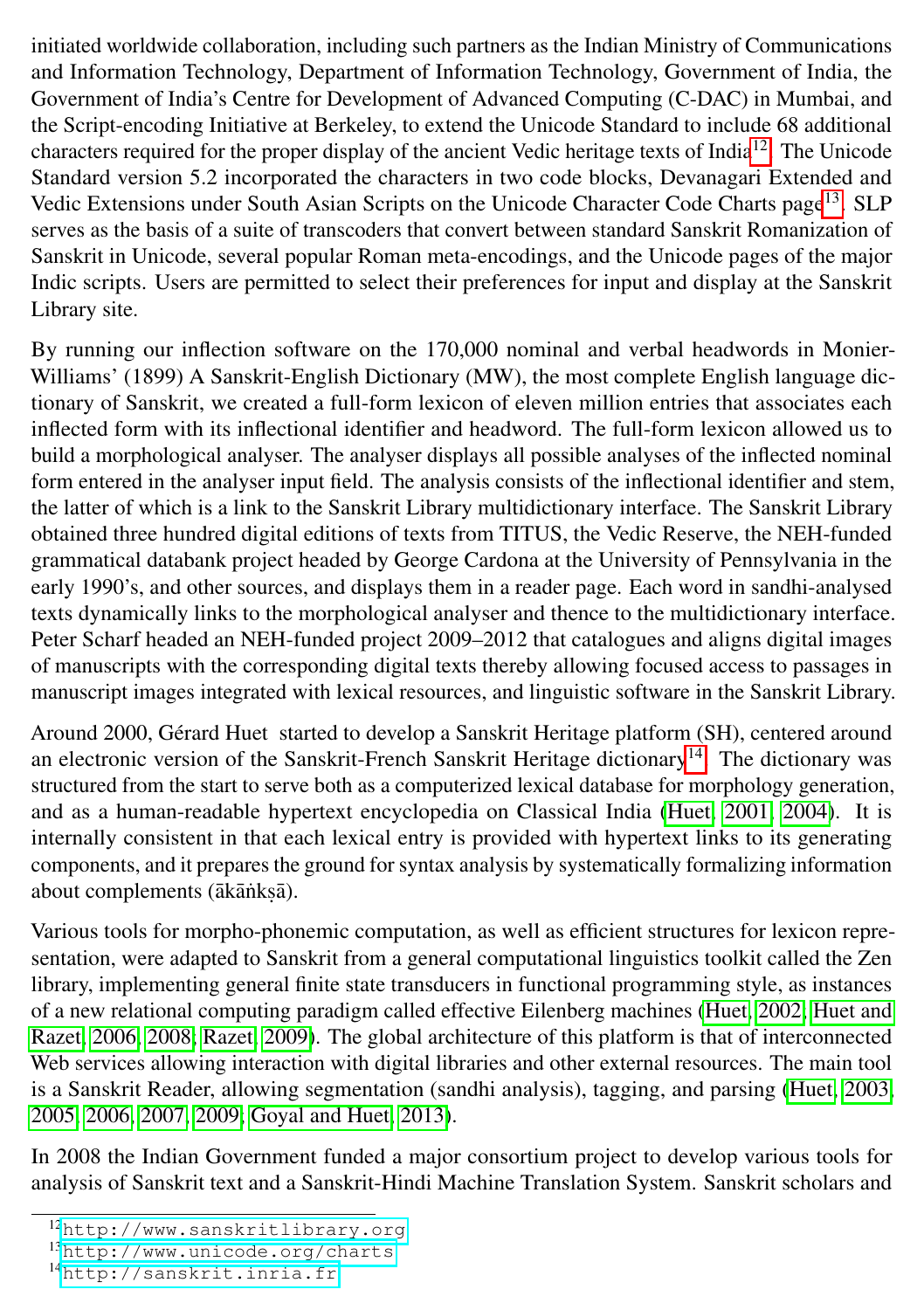computational linguists collaborated to develop the prototype of an interactive reader consisting of the 100-verse Sanksepa Rāmāyaṇa<sup>[15](#page-6-0)</sup>. They also developed elaborate guidelines for annotating sandhi, compounds (samāsa) and syntactico-semantic roles (kāraka), and an annotated 800K corpus. The alignment of sandhi-analysed texts with continuous texts resulted in a parallel corpus of 95K correspondances used as a testbed for a sandhi splitter [\(Mittal, 2010\)](#page-16-1). Alignment of the 80K instances of tagged and untagged compounds provided a testbed for compound analysis. Compound analysis is essential to Sanskrit parsing because 15-20% of the words in a random text are compounds and compounding is productive. A modular compound processor [\(Kumar, 2012\)](#page-16-2) was developed that segments a given linear string into morphologically valid components [\(Kumar et al., 2010\)](#page-16-3), determines the underlying constituency structure [\(Kulkarni and Kumar, 2011\)](#page-16-4), and identifies the compound type [\(Kulkarni and Kumar, 2013\)](#page-16-5). A paraphrase of the compound is then produced from the labeled constituency tree [\(Kumar et al., 2009\)](#page-16-6). The morphological analyser previously developed by Amba Kulkarni was enhanced further by employing the head words of MW, and supplying additional derived forms before generating a full-form lexicon of 140 million words. [\(Kulkarni and](#page-16-7) [Shukl, 2009\)](#page-16-7). The constraint-based parser developed by her employing this analyser is described in section [6](#page-11-0) below. All these tools for analysis of Sanskrit texts were used in a Sanskrit-Hindi language accessor (*anusāraka*) and a machine translation system. Comparative study of the divergences between Sanskrit and Hindi were taken up to improve the translation quality [\(Shukla et al., 2010\)](#page-17-4) of the translator. The morphological analyser, generator, sandhi joiner and splitter, full-fledged parser, and Sanskrit-Hindi Machine Translation system were assembled in what is called *Samsādhanī*<sup>[16](#page-6-1)</sup>.

These various efforts started coordinating themselves around 2006, with the creation of a joint team in Sanskrit computational linguistics between Inria Paris-Rocquencourt and Department of Sanskrit Studies, University of Hyderabad. In October 2007 the First International Sanskrit Computational Linguistics Symposium [\(Huet et al., 2009\)](#page-15-11), organized by Gérard Huet at Inria Paris-Rocquencourt, allowed the presentation of the various teams and tools, and the development of cooperative software and resources. It was soon followed by the Second Symposium, organized at The Sanskrit Library by Peter Scharf in May 2008, the Third one organized at Department of Sanskrit Studies, University of Hyderabad by Amba Kulkarni in January 2009 [\(Kulkarni and Huet,](#page-16-8) [2009\)](#page-16-8), the Fourth one organized at J.N.U. Delhi by Girish Nath Jha in December 2010. The Fifth one is scheduled for January 2013, organized at I.I.T. Bombay by Malhar Kulkarni.

In 2010–2011 the Sanskrit Library linked its texts to the Sanskrit Heritage reader. Each sentence in which sandhi has not been analysed is dynamically linked to the SH parser. The parser analyses the sentence using various syntactic criteria and a full-form lexicon of 700,000 forms derived from the SH lexicon of about 25,000 words. Unpenalized solutions are selected and displayed. The site allows one to examine penalized solutions and to reedit the sentence and resubmit it for further analysis. The Sanskrit Heritage site additionally allows one to submit compounds for further analysis by the compound analyser built by Anil Kumar at the Department of Sanskrit Studies, University of Hyderabad and to submit analysed sentences for syntactic analysis by Amba Kulkarni's dependency tree parser.

The year 2012 saw a significant progress in the integration of the various tools. Pawan Goyal joined Gérard Huet at Inria Paris-Rocquencourt as a post-doctoral fellow, working on the validation of the morphological generator of the Sanskrit Heritage platform with respect to the tradition of the trimuni (the three Scholars of the grammatical tradition (vyākaraņa), namely Pāṇini, Kātyāyana and Patañjali). He also integrated an HTML version of the Monier-Williams dictionary as an

<span id="page-6-1"></span><span id="page-6-0"></span><sup>15</sup>[http://sanskrit.uohyd.ernet.in/scl/sankshepa\\_ramayanam/index.html](http://sanskrit.uohyd.ernet.in/scl/sankshepa_ramayanam/index.html) 16<http://tdil-dc.in/san>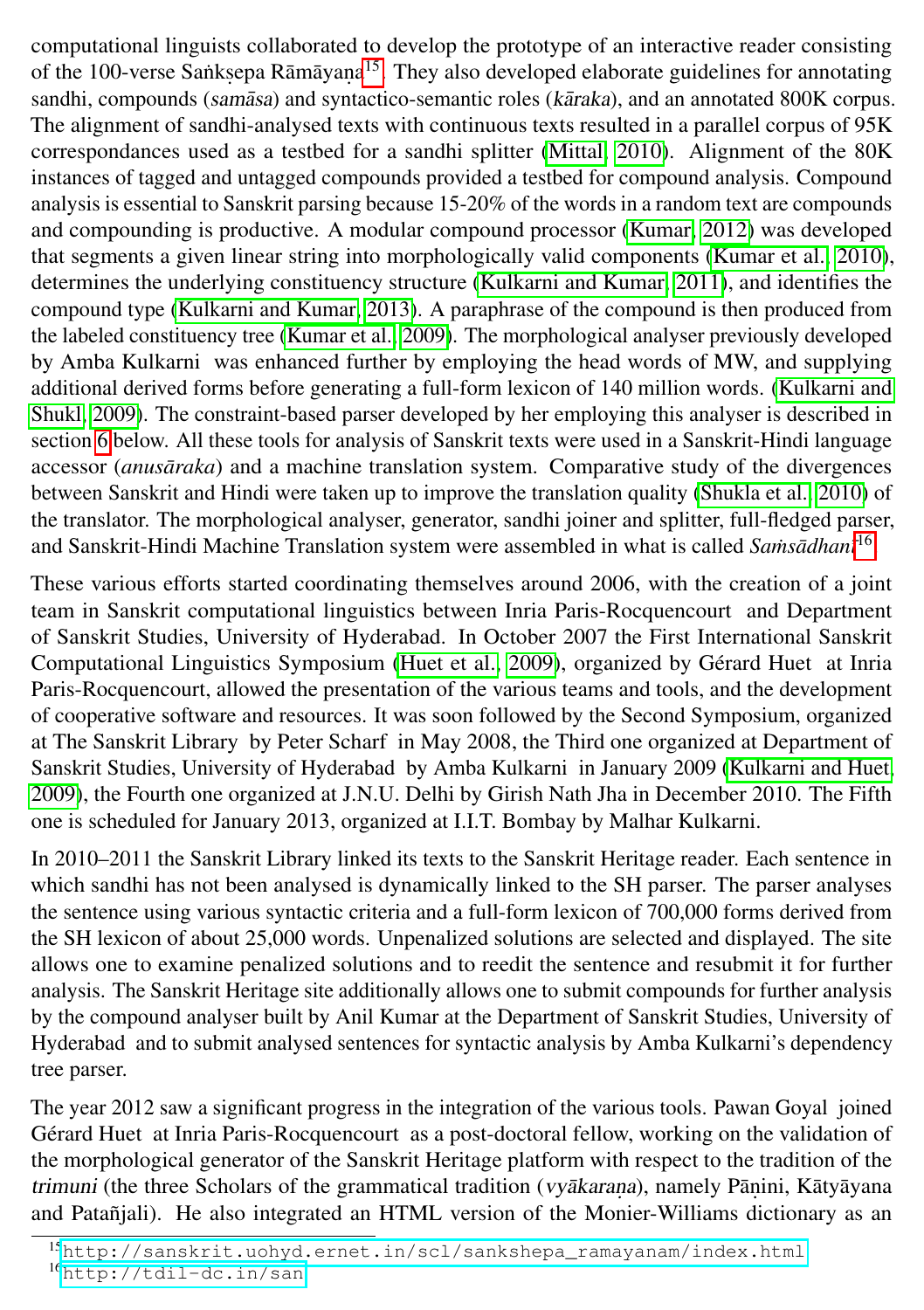alternative plug-in component to the Sanskrit Reader, and worked on a new interface for corpus annotators. Peter Scharf obtained a Blaise Pascal Chair at the Laboratory for the History of Linguistic Theories of CNRS at University Paris-Diderot, which allowed him to work at the interlink between the Sanskrit Heritage platform and the Sanskrit Library. The simultaneous invitation of Peter Scharf and Ralph Bunker to Paris eased the synchronization of tagging schemes and development of more robust protocols for interoperable Web services. In close collaboration with the other authors, Ralph Bunker developed a software-assisted human interface for morphological tagging currently being used by human annotators to prepare a tagged corpus.

## 3 Basic Architecture

The basic architecture of the collaborative platform is based on interactions between various Webservices. The main idea is not to have a monolithic system but various platforms, where selected components can inter-operate. These components can be software or linguistic resources. The glue between various platforms is interoperable Web-services via user interfaces and remote procedure calls.

This way of doing distributed computing has several advantages from a software engineering point of view. Firstly, Web technology gives a universal standard user interface with XHTML. Conformant HTML pages permit a uniform viewing by the various browsers offered by the various operating systems of personal computers and workstations. The technology offers automatic adaptation to the display medium, thus accommodating tablets, personal assistants, and smartphones. Furthermore, Unicode allows display in all the scripts of all the human languages. For Sanskrit, this means it is easy to display in Devanāgari script, as well as in the standard Indological romanised script with diacritics, as well as in the various transliteration schemes in use. Actually our joint distributed platform recognizes four such transliteration schemes, permitting equally easy access to scholars trained in using one scheme or another.

Secondly, developing separate components at the various sites does not commit us to any specific programming environment. The various teams at the various sites use different programming languages. There is no need for linking the executables of these various services. Finally, versioning is distributed, there is no need of synchronisation of new versions of the various services, once clear interfaces for data interchange are agreed upon (that is, we only have to agree on the XML abstract structures defining the marshalling of interchanged data at the interfaces).

We have not felt the need to have a sophisticated orchestration of these various services. The main ingredient is remote procedure call (so-called CGI in the Web jargon). We remedy the poverty of the memory-less protocol (HTTP) by transmitting parameters summarizing the interaction history in the current session.

One common feature of our various developments is the use of UNIX platforms (Linux or MacOS) for development and server deployment. Users of the software, for instance annotators, may of course use any client operating system.

The configuration of the various platforms allows a choice between using a service as a remote process using network communication with the proper server, or alternatively to the same service run locally on the client station. This is easily achieved in Unix clients, where Web servers such as Apache or Tomcat are easy to install. Sometimes, one service is available locally as a plug-in to the server site. Thus, the Sanskrit Heritage segmenter is available as a plug-in to the University of Hyderabad Sanskrit computational platform, in order to undo sandhi in sandhied corpus. Conversely, the University of Hyderabad Sanskrit parser, using sophisticated constraint technology, may be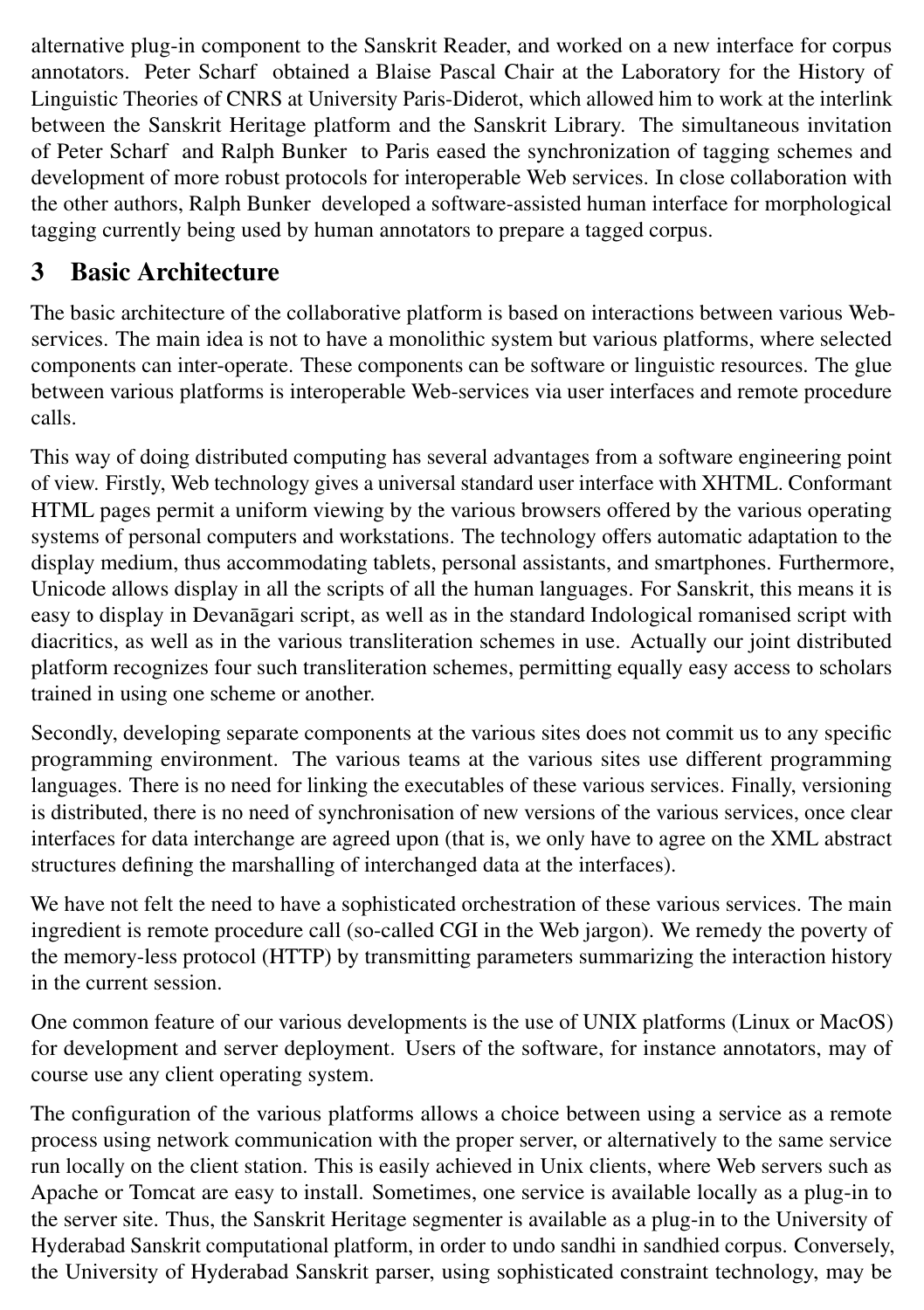used in the Sanskrit Heritage platform as a filter to its segmenter-tagger, superior in precision to its original crude dependency analyser.

### <span id="page-8-0"></span>4 Lexicon

Independent projects had previously used different lexicons as the basis for generating inflected forms used in linguistic software. The task of coordinating those lexicons with each other and with other available lexical resources presents a challenge. A current project jointly funded by the NEH and the Deutsche Forschungsgemeinschaft extends the Sanskrit Library's multidictionary interface by integrating supplements to the major bilingual dictionaries already included, and by adding specialized dictionaries, indigenous Indian monolingual dictionaries, traditional thesauri, and traditional linguistic analyses. Even after data-entry of the various lexical sources, the task of integrating them is complicated by the different conventions used by their original compilers. Compilers differ in the scripts they use, conventions of sandhi, selection of stem versus an inflected form, determination of the base form, etc. The project examines the conventions used in each lexical source, and determines ways of mapping the differences to each other.

The Sanskrit Heritage platform uses a Sanskrit-French dictionary. The desire arose to express the output of the various tools of the platform multilingually. The first step was to project the headwords of the SH dictionary onto those of the digitalised Monier-Williams dictionary. This projection provides an example of the non-trivial task of mutually linking lexical resources. To this end, Pawan Goyal engaged in an original application of data-mining techniques described in the remainder of this section.

Let us consider the stem, anga in Sanskrit. This stem appears in two SH entries:

 $a<sub>1</sub>$  : membre; partie du corps; le corps en entier; la personne, la forme En: member, part of the body the whole body, the person, the form

anga<sub>2</sub> : affirme, confirme, ou exprime le désir ou l'impatience bien, d'accord; certes, vraiment; s'il vous plaît; vite

En: affirms, confirms, or express a desire or impatience, okay, sure, really, please, quickly

MW also has this stem listed in two different entries as:

 $a\nu$ <sub>1</sub> : a particle implying attention, assent or desire, and sometimes impatience, it may be rendered, by well

anga  $\alpha$ : a limb of the body

So, in this example, anga<sub>1</sub> in SH should link to anga<sub>2</sub> in MW. Clearly, the matching can not be done simply based upon the name of the stem, but the concepts involved in the corresponding entry also need to be used. Thus, the headword linking problem is not trivial because of the following issues:

- Homophony indexes: SH and MW have their own systems of giving homophony indexes to the entries. Thus anga<sub>1</sub> in SH may correspond to either anga<sub>1</sub> or anga<sub>2</sub> in MW.
- Cross-lingual resources: While SH is a dictionary from Sanskrit to French, MW is a dictionary from Sanskrit to English. Thus, it is difficult to match the direct meanings as obtained after extracting the meaning text from both the lexicons.

In the remainder of this section, we describe our efforts to link the SH dictionary to the Monier Williams Sanskrit-English dictionary as an alternative output lexicon by addressing the particular issues outlined above.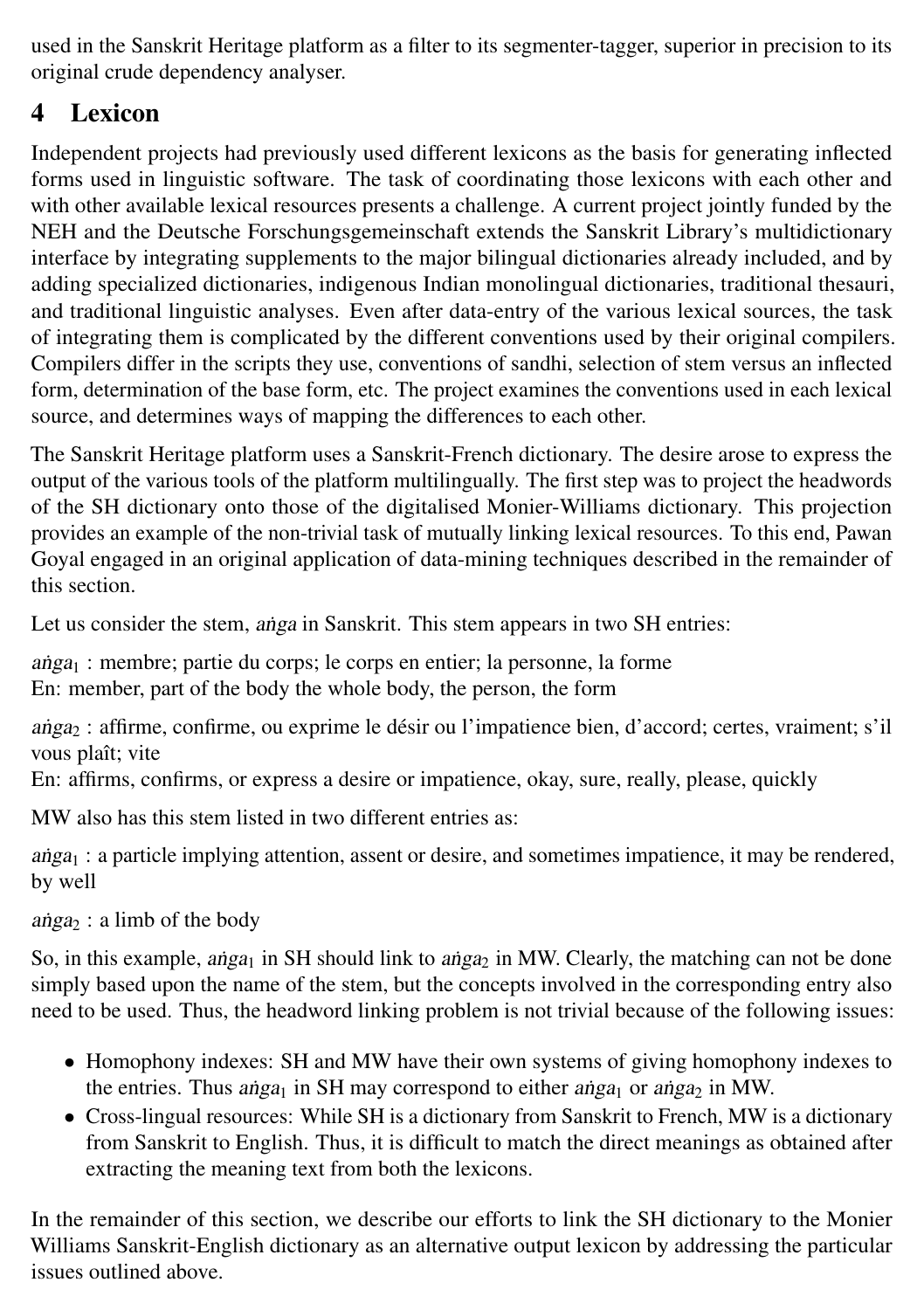#### 4.1 Labeling MW with the lexical information

Pawan Goyal converted the XML file of the MW dictionary described in section [2](#page-3-8) to strict XHTML by XSLT (Extensible Stylesheet Language Transformations) using the Oxygen toolkit<sup>[17](#page-9-0)</sup>. Each entry in the XHTML dataset was labeled with its lexical category information. This avoids the homophony problem across the lexical categories. For an example, the Sanskrit word  $b\hbar\bar{u}$  can be used as a noun, meaning 'earth' as well as a root meaning 'to become' and is given the homophony  $b\hbar\bar{u}_2$  and  $b\hbar\bar{u}_1$ in the MW XML dataset for the lexical categories corresponding to noun and root respectively. In the XHTML file, the nouns were labeled with a suffix  $\cdot$ -pr<sup>[18](#page-9-1)</sup> and the roots were labeled with a suffix '-dh<sup>[19](#page-9-2)</sup>. $C_n$ ', where  $C_n$  denotes the corresponding class number of the verb (*gana*) and varies from 1 to 10. In the case where a root entry has more than one gana, multi-labels were given to that entry. Nominal verbs and verbs with preverb sequences were labeled with the suffix  $-$ dh.Nom<sup>[20](#page-9-3)</sup> and '-cpvb.(ps,dh). cpvb.(ps,dh) denotes the verb with a preverb sequence 'ps' and the root 'dh'. Thus a verb ' $\bar{a}n\bar{r}$ ', consisting of preverb ' $\bar{a}$ ' and root ' $n\bar{r}$ ' was labeled as  $\bar{a}n\bar{r}$ -cpvb.( $\bar{a}$ , $n\bar{n}$ ).

### 4.2 Matching Dictionary Headwords

Once the MW was labeled with the lexical information, the headwords from the SH dictionary were matched with the MW headwords based on their lexical categories, which is explicit in the SH dictionary. As a rough estimate, there are approximately 16000 nouns, 600 roots, 110 nominal verbs and 1200 verbs with preverb sequences in the SH dictionary. The methodology adopted for matching the SH headwords to the MW headwords is described below.

From the MW XHTML pages, the labels corresponding to each entry were extracted (called *MWent* henceforth), which, as discussed above, were marked with the lexical information. From the SH dictionary, the entries corresponding to various lexical categories were extracted. For each lexical category, the entry in the SH dictionary was looked up in the *MWent* and the search results were categorized in one of the following categories for further treatment: 'one to one' mapping of headword, 'many to one' mapping, 'one to many' mapping, 'many to many' mapping and 'not found'. For instance, 'one to many' mapping implies that a single headword in SH maps to many different headwords in MW and requires further disambiguation to select the desired match among the many possible matches.

While one to one mapping indicates that an entry in SH matches with one and only one entry in MW and the match results were used as it is, the cases of many to one mappings were very rare and were dealt with in the same way as that of one to one mapping. The reasoning behind this design decision was the fact that MW has a wider coverage of lexicon entries. The next two cases, 'one to many' and 'many to one' mappings were problematic because these require further disambiguation to select exactly which of the many headwords in MW corresponds to the SH headword. To solve this problem, an approach based on matching the word concepts in the two dictionaries was employed.

## 4.3 Matching dictionary headwords using concept matching

A dictionary headword can be considered to be a concept-node in the particular ontology expressed by the dictionary and thus, the problem of matching dictionary headwords can be seen as the problem of ontology mapping. In the particular approach adopted by the authors, the problem

<span id="page-9-0"></span><sup>17</sup>http://www.oxygenxml.com/

<span id="page-9-1"></span> $18$  'pr' stands for pratipadika, the substantival base.

<span id="page-9-2"></span> $19$ <sup>'dh'</sup> stands for *dhātu*, the verbal base

<span id="page-9-3"></span> $20$ dh.Nom stands for the nominal verbs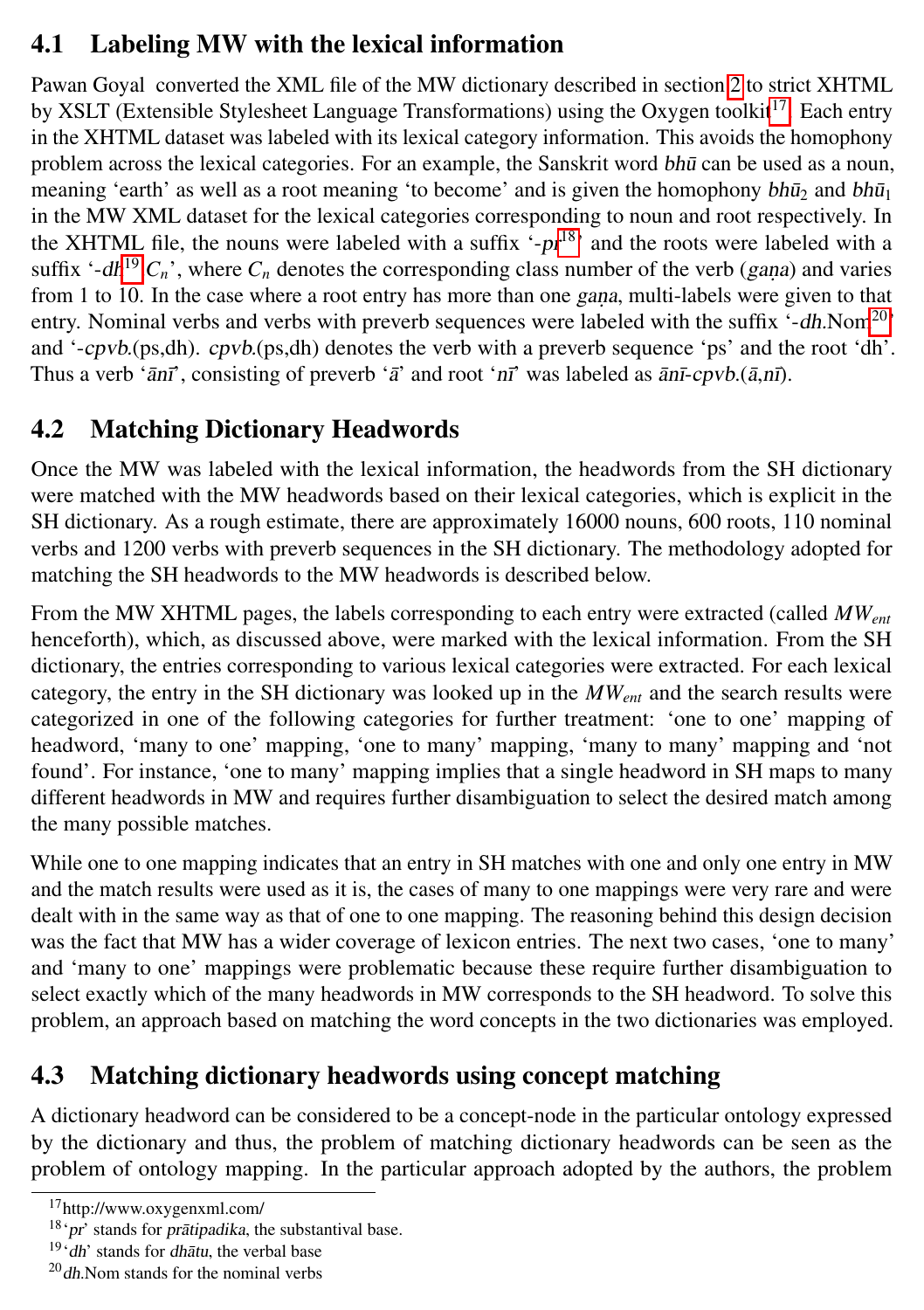of headword matching was translated to the problem of matching the concepts expressed by the particular concept-nodes, these headwords represent in different ontologies.

Matching the headword concepts was not so trivial because of the fact that while the SH dictionary stores the word concepts in French, the MW dictionary contains word concepts in English. To overcome this problem, the concepts from the SH dictionary were extracted and translated into English using Google Translate<sup>[21](#page-10-0)</sup>. This ensured that we had the concepts for each entry in SH in the same language as that in MW. For a given word in SH, the concepts from the corresponding MW headwords were extracted. The concepts were preprocessed to remove stopwords such as {on, for, to, and, by} etc. These concepts were then considered similar to the Wordnet notion of 'synset'. Representing these concepts as a 'bag-of-words', the matching between the concept vectors *X* and *Y* was performed using the following function:

$$
match(X, Y) = \sum_{i} \sum_{j} sim(X_i, Y_j)
$$

where  $\sin(X_i, Y_j)$  denotes the similarity function between the strings  $X_i$  and  $Y_j$ , belonging to the concept vectors  $X$  and  $Y$  respectively. The similarity function accounted for the fact that even concept vectors *X* and *Y* respectively. The similarity function accounted for the fact that even if the two strings have different suffixes, they represent the same concept. For example, 'rained' and 'raining' represent the same concept. The similarity function was directly proportional to the intersecting letters between  $X_i$  and  $Y_j$  and was inversely proportional to the maximum number of letters in *X<sup>i</sup>* or *Y<sup>j</sup>* . A threshold value was also given such that the similarity function only contributes to the matching score if its value is greater than the threshold.

Once an SH word was matched to all the possible MW headwords, the matching values were sorted and the headword with the highest match was marked as the suitable match. However, if the top two headwords have the same matching score (this also includes the case, where all the headwords obtained a score of <sup>0</sup>.0), the SH headword along with all the MW headwords and their meanings were dumped in a text file interface, where the exact match was decided manually.

Note that the problem of solving 'one to many' mapping in the case of verbs with preverb sequences can be expressed in terms of matching the structure (ps,dh) between SH and MW and assuming that the roots have been mapped from SH to MW by following the procedure outlined above, this would not require the matching of headword meanings again. For example, consider the verb samm $\bar{a}_1$  in SH, which is analysed as consisting of preverb sam and the verb m $\bar{a}_1$ . Once this m $\bar{a}_1$ has been mapped to  $m\bar{a}_3$  in SH, this information can be utilized to match samm $\bar{a}_1$  in SH with sammā-cpvb(sam,mā<sub>3</sub>) in MW.

## 5 Segmentation and Tagging

The first computational problem attacked in the framework of the Sanskrit Heritage platform was segmentation, i.e. sandhi-viccheda. Sandhi occurs in Sanskrit in several places. In generative morphology, it occurs internally for stem formation and affixes glueing, for instance for declension and conjugation. This so-called internal sandhi is complex, since it gives rise to long-distance retroflexion, not easily invertible by finite-state methods. On the other hand, junction of words within the sentence, as well as compound formation, uses a simpler notion of external sandhi, that may be modeled as a rational relation over words, invertible by finite-state techniques. It was thus decided to divide the task into generation of non-compound word forms in pre-processed databanks, and analysis of sentences in terms of these elementary forms.

<span id="page-10-0"></span><sup>21</sup><http://translate.google.com/>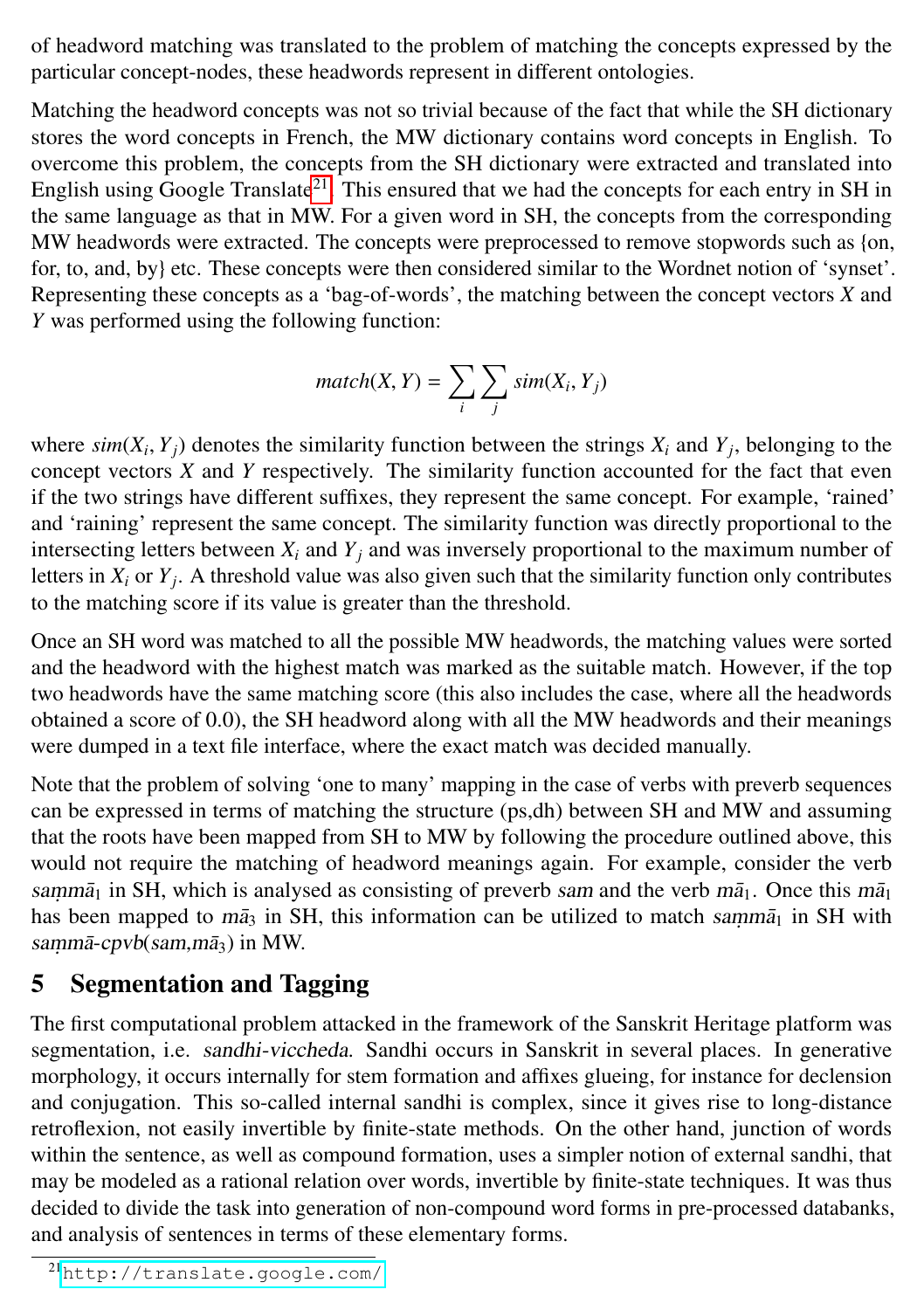A general toolkit for computational linguistics in functional programming style, called Zen [\(Huet,](#page-15-2) [2002\)](#page-15-2), was first implemented. It uses in a systematic manner a notion of decorated tries, usable both as efficient data structures for lexicon representation, and applicative representation of automata and transducers. A new general framework for relational programming, called effective Eilenberg machines [\(Huet and Razet, 2006,](#page-15-3) [2008;](#page-15-4) [Razet, 2009\)](#page-17-3), was designed as a restriction to partial recursive relations of a mathematical model of automata theory due to Samuel Eilenberg [\(Eilenberg,](#page-14-1) [1974\)](#page-14-1). This framework, allowing reactive programming over streams of data, proved adequate to the efficient solution of the segmentation problem in Sanskrit [\(Huet, 2005\)](#page-15-6).

Since segmentation is directed by the inflected forms databases, presented as lemmatized segments, each segmentation solution gives rise to a canonical tagging, where each segment is tagged with the set of combinations of lexemes and morphological parameters used to generate it. The main problem to be faced was the enormous number of potential solutions of even moderately long sentences. In order to control this complexity, several devices were introduced. Firstly, the notion of binary compound was generalized into a notion of multi-segment pre-compounds, replacing a potentially exponential number of binary trees into a single linear pre-compound. Secondly, a dependency graph analysis was performed, on a restricted subset of semantic roles (mostly agent and patient). Each analysis gives rise to some penalties issued from graph-matching. Restricting the segmentation solutions to the minimal penalty ones yields a shallow parser with more manageable output. These developments have been well documented in publications [\(Huet, 2003,](#page-15-5) [2005,](#page-15-6) [2006,](#page-15-7) [2007,](#page-15-8) [2009\)](#page-15-9), and thus will not be detailed further here.

The first effective collaboration effort between Inria Paris-Rocquencourt and Department of Sanskrit Studies, University of Hyderabad consisted in making the Samsadhan I dependency parser available as a further filtering on the Heritage engine segmenter, making it more precise, and allowing the visualization of the dependency graph, labeled with semantic roles. Conversely, the Heritage segmenter was made available in the Samsadhani system as a plug-in, allowing the processing of sandhied corpus.

One important concern is that of the correctness of the computational processes used in the morphophonetics routines of the Heritage engine with respect to the Pāṇinian grammatical tradition, seen as a gold standard. To this effect, Pawan Goyal and Gérard Huet strived to give correspondences between the computation routines, and sequences of rewrite rules (sūtras) from Pāṇini's grammar. The current state of this correspondence will appear as [\(Goyal and Huet, 2013\)](#page-15-10).

The next concern was to start the development of a Sanskrit dependency treebank, a necessary development to benefit from statistical methods and obtain more precise analysers. To this effect, a cooperation between the Sanskrit Library effort and the Sanskrit Heritage platform was started, in view of using the platform for semi-automatic annotation of corpus by Sanskrit specialists. This more recent development is giving rise to a new interface to the segmenting tool, allowing the synthetic visualisation of all segmentation solutions. The annotator may select any segment, and an automatic tool trims away from the forest of all solutions the ones that are inconsistent with the choice. This allows an exponential saving, and fast focusing on the intended interpretation.

## <span id="page-11-0"></span>6 Dependency Parsing

The parse of positional languages such as English are well expressed by constituency structure while languages like Sanskrit which are morphologically rich and to a large extent free word order are better represented by a dependency tree where the nodes represent the pratipadikas or dhatus and the edges between the nodes represent the relations between them expressed through the suffixes.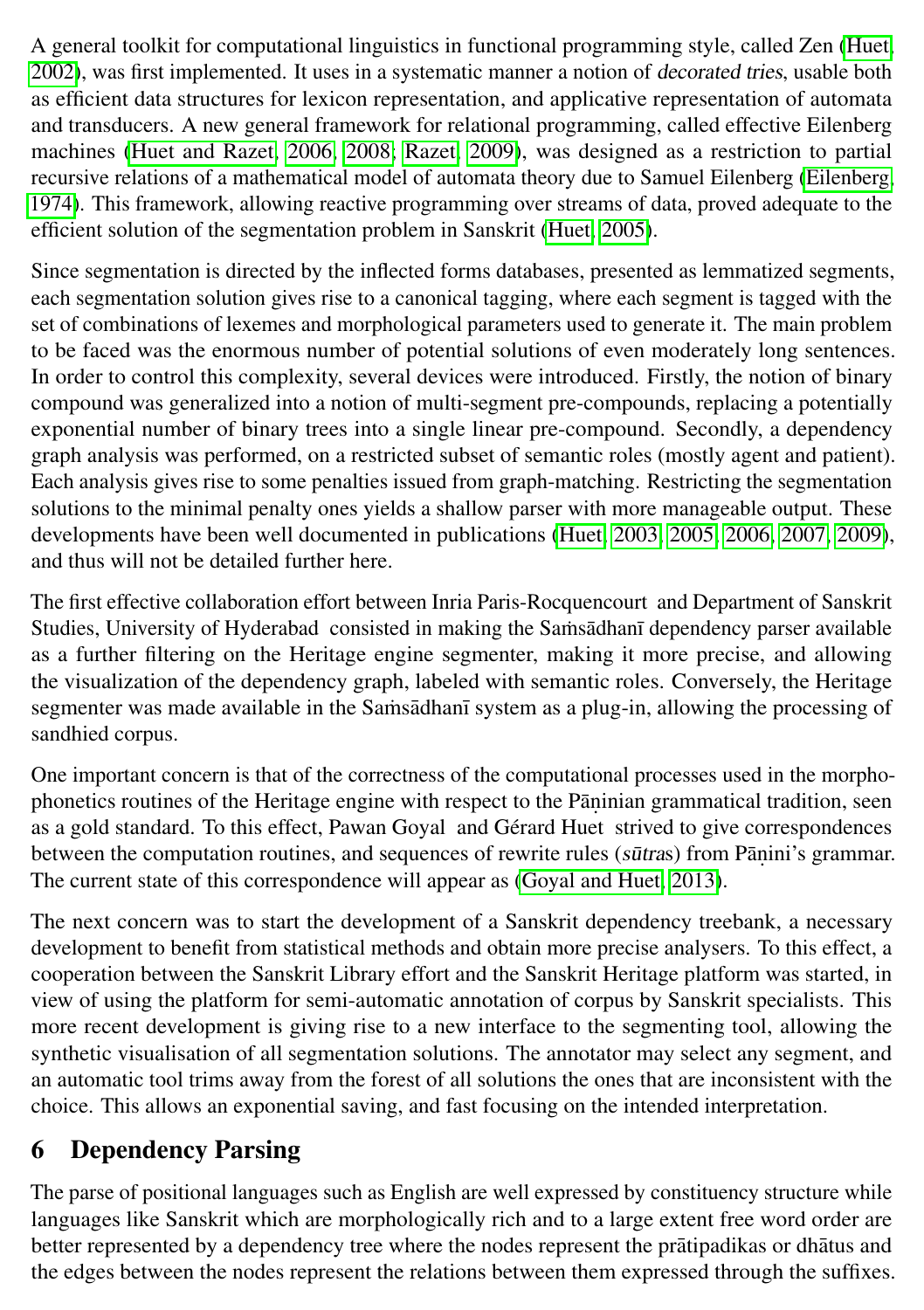Unlike other languages such as English where special efforts were put in as described in PARC [\(King et al., 2003\)](#page-16-9), Stanford dependency manual [\(M. Marneffe and Manning, 2006\)](#page-16-10) etc. for defining the set of relations, we are fortunate to have a well defined set of relations for Sanskrit described in traditional grammar books. All these relations have been compiled and classified under the two broad headings viz. inter sentential and intra sentential relations [\(Ramakrishnamacharyulu,](#page-17-5) [2009\)](#page-17-5). This work provided a starting point for developing guidelines for annotation of Sanskrit texts at kāraka level and also for the development of an automatic parser for Sanskrit. These tags were further examined from the granularity point of view and a subset of 31 tags was chosen for annotation as well as for developing the parser [\(Kulkarni and Ramakrishnamacharyulu, 2013\)](#page-16-11). The criterion used for deciding the granularity is simple. If one can tell one relation from the other purely on the basis of syntax or morphology, then the two relations were treated as distinct.

A generative grammar of any language provides rules of generation. For analysis, we require a mechanism by which we can reverse these rules. The reversal in general may not always be deterministic. This problem of non-determinism was well recognised by the mīmāmsakas (exegesists) who proposed three conditions viz. ākāṅkṣā (expectancy), yogyatā (mutual compatibility), and sannidhi (proximity) as necessary for proper verbal cognition. The ākānkṣā is the syntactic expectancy a word has in order to co-relate to the other. This expectancy may be either mutual or one-way. Yogyata helps in ruling out solutions which satisfy syntactic expectancy but which are not meaning-compatible. Sannidhi is defined as an utterance of words without any gap. The words with mutual expectancy should not be separated by other words. The condition of not allowing separation is only a necessary condition in the process of stabdabodha 'verbal cognition'. We have implemented a parser that uses two constraints viz. ākānkṣā and sannidhi. Implementing yogyatā requires a semantically rich lexicon. A study was undertaken to understand the structure of a Sanskrit thesaurus "Amarakosa" and comparison of its synonyms with those of Sanskrit Wordnet [\(Nair and Kulkarni,](#page-17-6) ´  $2010$ ; Nair,  $2011$ ). The implementation of yogyata is postponed till a reasonable size of semantically rich lexicon is available.

The problem of parsing is modelled as finding a directed Tree from a Graph where the nodes correspond to the words in a sentence and the edges correspond to the relations between them. Ākānkṣā postulates the possible relations. Together with sannidhi it also imposes certain constraints. These constraints are solved using a generic constraint solver Minion <sup>[22](#page-12-0)</sup>. The parses are ranked associating costs to various relations. Detailed description of the parser is available in the earlier publication [\(Kulkarni et al., 2010\)](#page-16-13). After getting a parse, the sharing of arguments, clausal relations and the anaphora resolution indices are marked.

Let us now describe the communication between Samsadhani and Heritage engine. Both platforms provide a segmenter as well as a parser. The segmenter of Samsadhani [\(Kumar et al., 2010\)](#page-16-3) works in two stages. In the first stage it generates all possible segments following the sandhi rules, and in the second stage it validates the splits by a morphological analyser, throwing out almost 90% of the splits it has generated in the first stage. This results in slowing down the process. Heritage splitter on the other hand splits only if the split is morphologically valid, and thus is an efficient implementation. The parser of Samsadhani is a full fledged one which handles various kinds of relations among words, sharing of arguments, and also anaphora resolution to some extent. The shallow parser of Heritage [\(Huet, 2007\)](#page-15-8) uses mostly minimum information of transitivity of a verb as a sub-categorisation frame and models it as a graph-matching algorithm. In order to benefit from each other's work, we worked towards plugging-in these modules in each other's engine.

<span id="page-12-0"></span><sup>22</sup><http://minion.sourceforge.net>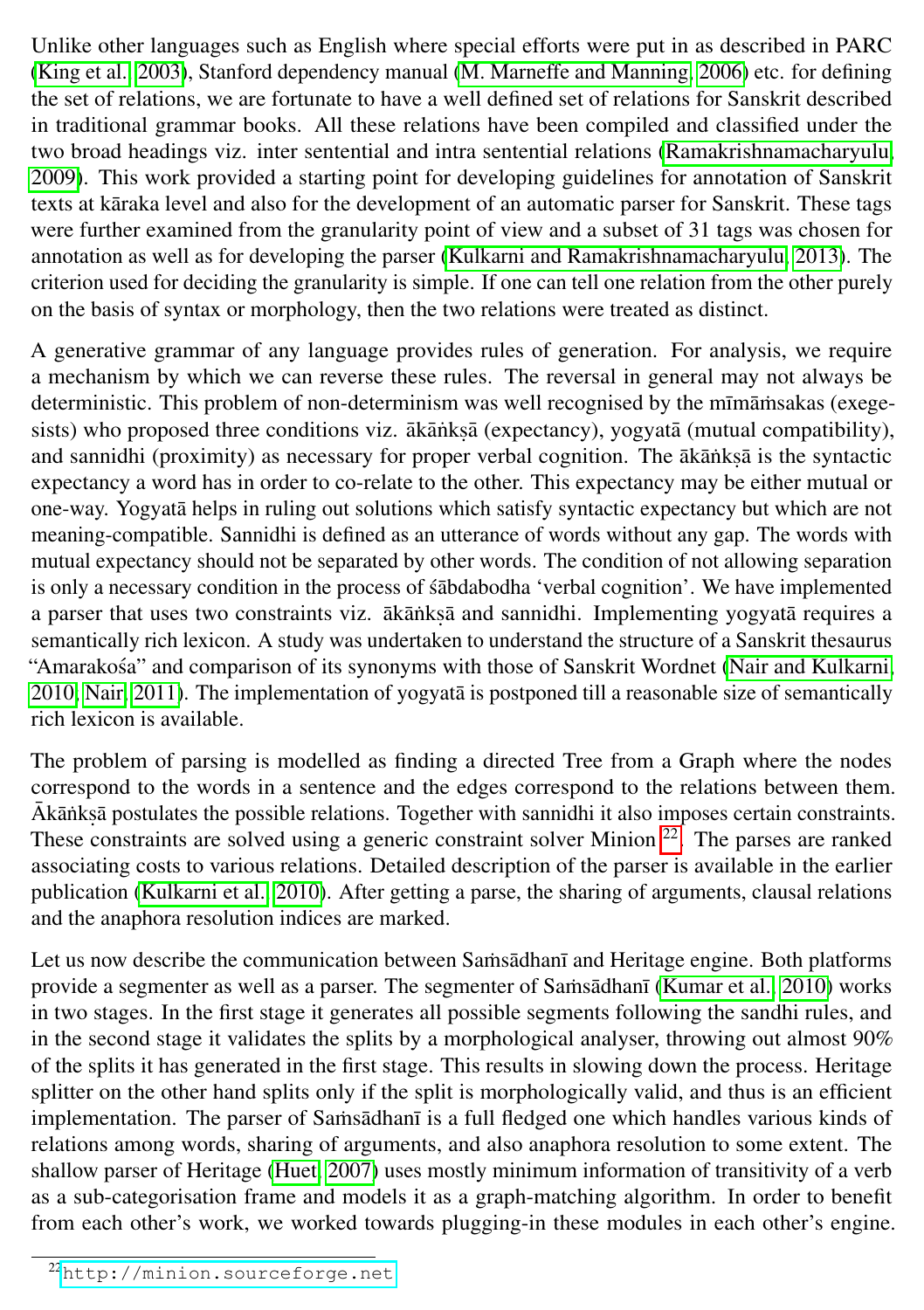Computationally the task was very easy. Though the two systems were developed using different programming environments, their communication through UNIX pipes made their composition transparent. We just had to agree on the input and output specifications for the modules. Here we faced the linguistic challenges. These linguistic challenges owe to different systems being followed for the morphological analysis. Samsādhanī follows the Pāṇinian system while Heritage precompiles certain derivations into paradigm tables in the Western manner. This leads to differences in stems of the words in certain cases. For example, Heritage takes aham as the stem for the first person pronoun, while for Samsadhan  $\bar{a}$  the stem is asmad. Similarly, in case of adjectives, Samsadhan  $\bar{a}$  treats the feminine, neuter and masculine stems as different, whereas Heritage derives all the forms from the same stem. Another problem was mapping the verbal roots, since there are several classifications of verbs (*dhātupāṭha*s), and there are various views concerning verbal forms in -yati (roots of class 10 vs denominative verbs vs causative conjugations). The sole dhātupāṭha available in an exploitable electronic form is the *Mādhavīya dhātuv*<sub>rtti</sub><sup>[23](#page-13-0)</sup>. An effort is on to link various *dhātuv*<sub>rttis</sub> through the canonical index of verbal roots and canonical meanings [\(Shailaja and Kulkarni, 2013\)](#page-17-7). Meanwhile, the number of primary verbal roots being a closed set, these roots were mapped manually based on their meanings. Then there is a problem of homonymy index. Samsadhani uses Apte's Practical Sanskrit-Hindi dictionary. So there is a need to match the head entries of the Heritage Sanskrit-French dictionary with those of Apte's Sanskrit Hindi dictionary. In the current parser, since it does not attempt to disambiguate the words, the homonymy index is just ignored. The effort described in section [4](#page-8-0) above may be repeated with Apte's dictionary to map the homonymy indices.

#### 7 Annotation Tools

Syntactic research on Sanskrit is hindered by the fact that there does not exist a morphologically and syntactically tagged corpus of Sanskrit texts. Despite the large number of digitized texts now available at various websites, and the significant number that have been partially or fully sandhianalysed, only relatively small portions of a small number of texts have been morphologically tagged. In June, Ralph Bunker, Gérard Huet, and Peter Scharf collaborated to create an interface that allows machine-assisted human-validated tagging. Sentences in digital texts in the Sanskrit Library (SL) are fed to the SH parser. The results of possible solutions are summarized in a user-friendly single-page interface that allows a Sanskrit scholar to select among presented words, stems, and morphological tags. As elements are validated, competing solutions are deprecated in the solutions summary and unique tags are automatically copied to the candidate solution. The interface also allows the scholar to edit and resubmit the sentence for re-analysis by the SH-parser, to edit, add, or delete words, stems, and tags, or to tag the sentence manually. Inflectional morphology tagsets designed independently by Peter Scharf and by Gérard Huet in categories familiar to Europeans and by Amba Kulkarni in Pāṇinian terms were mutually mapped and rendered convertible. A convenient dialogue box for tag construction ensures ease and validity of tagging. Results are saved in XML files that can be reviewed with the same interface. The project contracted IIT Bombay to engage two post-doctoral Sanskrit researchers to utilize the interface to tag digital texts.

We built the webpage for each sentence by parsing the HTML output of the SH parser and converting it to the SL format. This procedure permitted immediate integration of the SH and SL resources while work began to develop the next version of the SH parser with summarization.

The summary mode greatly improves the robustness of the SL/SH interface, specially for long complicated sentences, where the large number of potential solutions could possibly choke the server. Both the SH and SL servers are installed locally on machines running Ubuntu Linux or Mac

<span id="page-13-0"></span><sup>23</sup><http://sanskrit1.ccv.brown.edu/Sanskrit/Vyakarana/Dhatupatha/index2.html>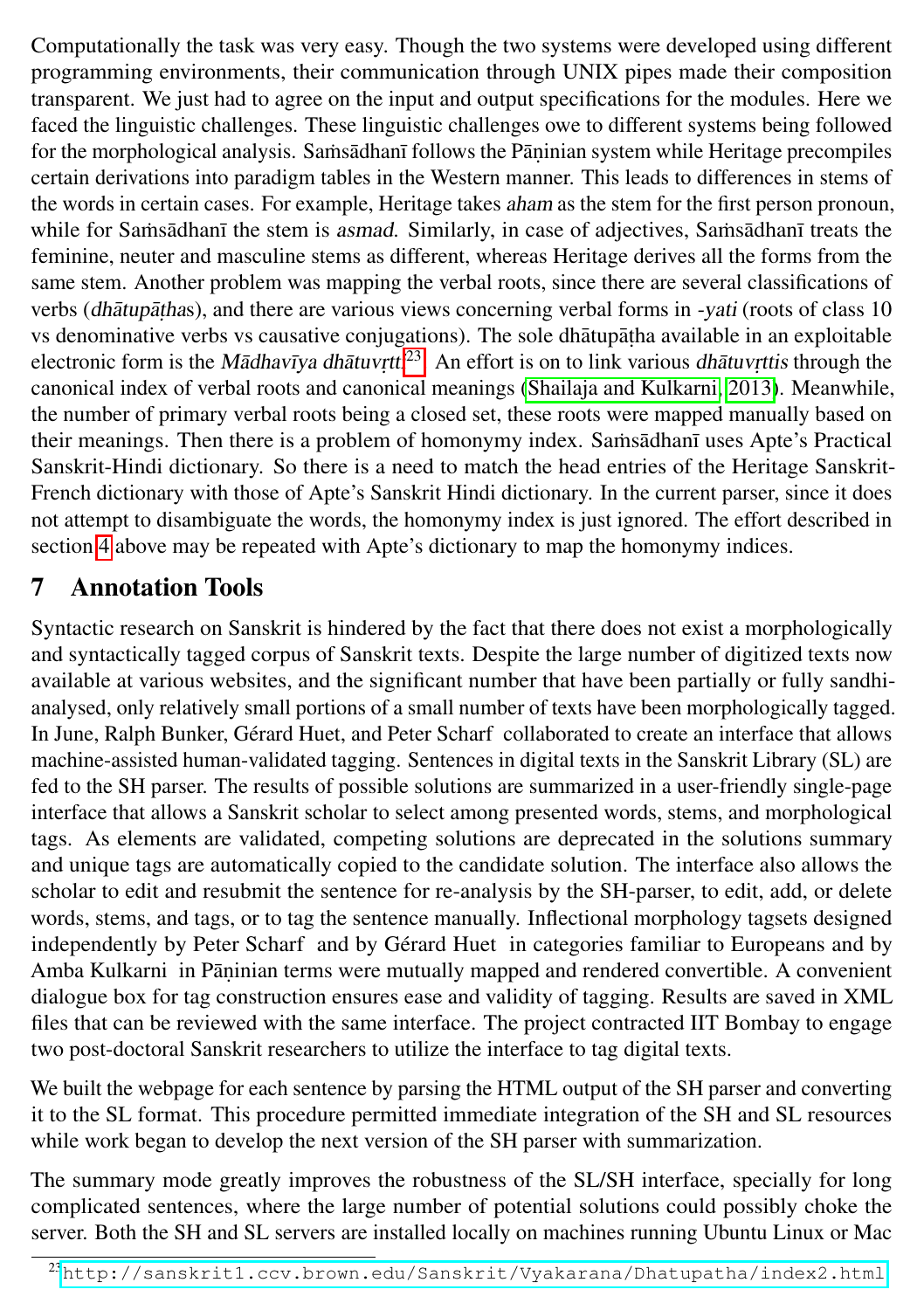OSX. The SH parser uses a locally installed Apache server. The SL webpages are served using a Tomcat server installed on the assistant's machine. The SL sentence webpage performs most of its work in Javascript in order to enhance responsiveness of the page. Installing the servers locally allows the assistants to tag the sentences independent of Internet access. Internet access is required only when they install the interface and deliver the tagged sentences to the SL repository.

In the meantime, Amba Kulkarni has designed XML output of her parser for integration with the next version of the SL tagging interface, and Pawan Goyal and Gérard Huet have designed a new interactive HTML interface that summarizes the union of all solutions returned by the SH parser. This new interface presents a summary of possible sentence segmentations with each possible word positioned at the point where it begins beneath the sentence. As users validate particular words, inconsistent segmentations are discarded. When the number of parsing solutions is sufficiently low, the user can switch to explicit listing of solutions, allowing the semi-automatic selection of ambiguous morphological features.

## 8 Conclusions and Future Work

Decades of independent digitization of Sanskrit texts and lexical resources and development of Sanskrit linguistic resources have culminated in the collaborative efforts to develop the automated processing of Sanskrit text described in this paper. The emphasis of this collaboration over the past several months has been to build an annotation toolkit to help linguists create a morphologically tagged corpus. Due to the paucity of resources for the Sanskrit language, creating a large-scale annotated corpus is a prerequisite to the use of statistical methods for developing high-performance and robust Sanskrit text analysers. Since it is expensive to produce annotated corpora by hand, our efforts are directed towards reducing the annotation labor by building tools to permit semi-automated annotation. As discussed, the platform produced by the collaboration includes a state-of-the-art user interface with interactions between digital libraries and various text analysers.

The annotated corpus will help us explore the use of statistical methods to enhance our existing models for text analysis. Oliver Hellwig [\(Hellwig, 2009b,](#page-15-12)[a\)](#page-15-13) has already demonstrated promising results by using various statistics from inflected form n-grams to build a POS tagger. The morphologically tagged corpus under construction will allow the extended use of statistics on more abstract linguistic features. Since the corpus used as the source for annotation consists of complete texts that preserve the context of sentences within their discourse structures, the tagged corpus will be potentially helpful to pursue research towards discourse-level dependency parsing, including anaphora resolution and ellipsis determination.

## References

<span id="page-14-0"></span>Bharati, A., Chaitanya, V., and Sangal, R. (1995). *Natural Language Processing. A Paninian Perspective*. Prentice-Hall of India, New Delhi.

Cardona, G. (1988). Pāņini: his work and its traditions. Motilal Barnasidass.

<span id="page-14-1"></span>Eilenberg, S. (1974). *Automata, Languages, and Machines, volume A*. Academic Press.

Gillon, B. S. (1995). Autonomy of word formation: evidence from Classical Sanskrit. *Indian Linguistics, 56 (1-4)*, pages 15–52.

Gillon, B. S. (2009). Tagging classical Sanskrit compounds. In Kulkarni, A. and Huet, G., editors, *Sanskrit Computational Linguistics 3*, pages 98–105. Springer-Verlag LNAI 5406.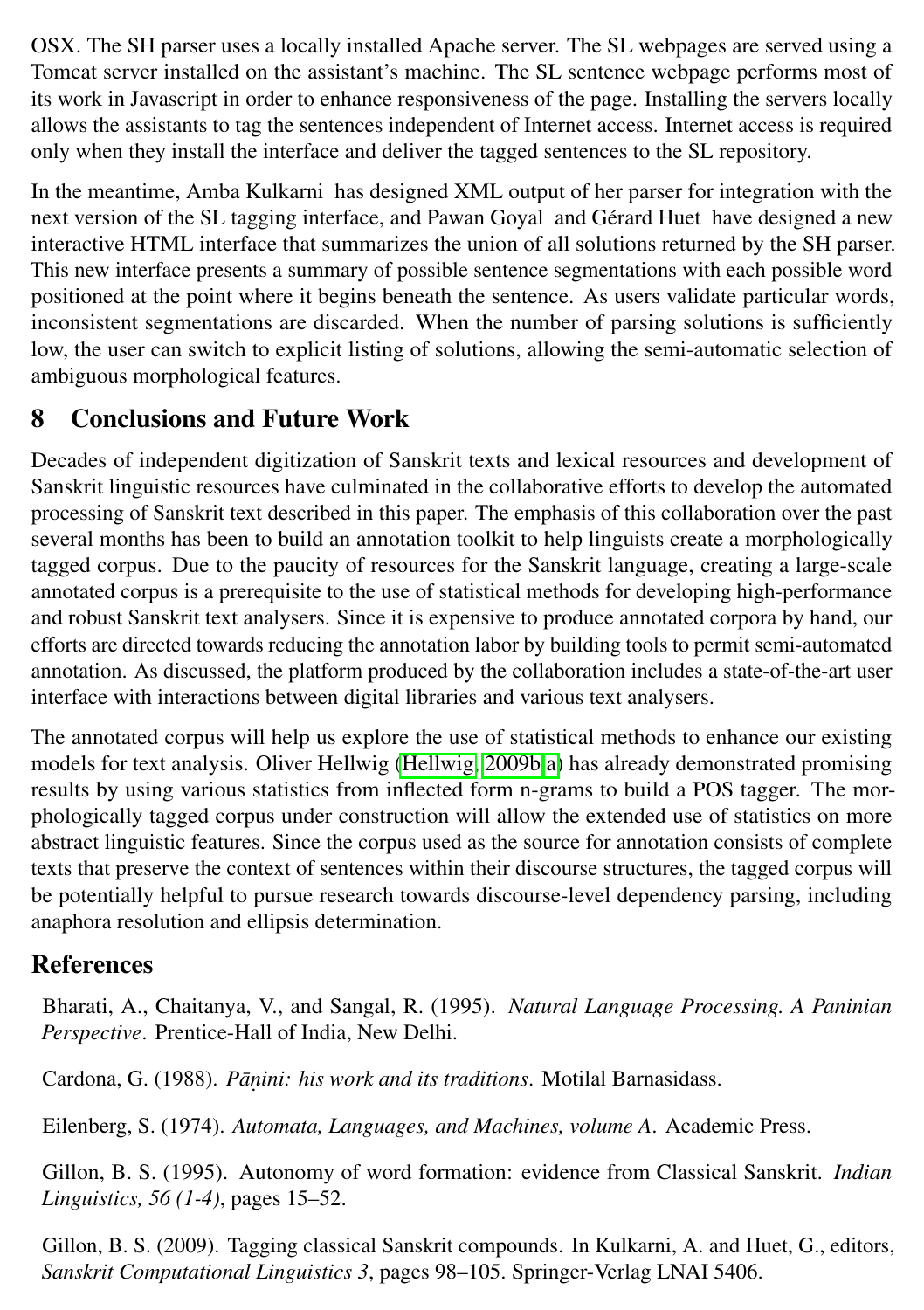<span id="page-15-10"></span>Goyal, P. and Huet, G. (2013). Completeness analysis of a Sanskrit reader. In *Proceedings, 5th International Symposium on Sanskrit Computational Linguistics*. D. K. Printworld(P) Ltd.

<span id="page-15-13"></span>Hellwig, O. (2009a). Extracting dependency trees from Sanskrit texts. In Kulkarni, A. and Huet, G., editors, *Sanskrit Computational Linguistics 3*, pages 106–115. Springer-Verlag LNAI 5406.

<span id="page-15-12"></span>Hellwig, O. (2009b). SanskritTagger, a stochastic lexical and POS tagger for Sanskrit. In Huet, G., Kulkarni, A., and Scharf, P., editors, *Sanskrit Computational Linguistics 1 & 2*, pages 266–277. Springer-Verlag LNAI 5402.

<span id="page-15-0"></span>Huet, G. (2001). From an informal textual lexicon to a well-structured lexical database: An experiment in data reverse engineering. In *Working Conference on Reverse Engineering (WCRE'2001)*, pages 127–135. IEEE.

<span id="page-15-2"></span>Huet, G. (2002). The Zen computational linguistics toolkit: Lexicon structures and morphology computations using a modular functional programming language. In *Tutorial, Language Engineering Conference LEC'2002*.

<span id="page-15-5"></span>Huet, G. (2003). Towards computational processing of Sanskrit. In *International Conference on Natural Language Processing (ICON)*.

<span id="page-15-1"></span>Huet, G. (2004). Design of a lexical database for Sanskrit. In *Workshop on Enhancing and Using Electronic Dictionaries, COLING 2004*. International Conference on Computational Linguistics.

<span id="page-15-6"></span>Huet, G. (2005). A functional toolkit for morphological and phonological processing, application to a Sanskrit tagger. *J. Functional Programming*, 15,4:573–614.

<span id="page-15-7"></span>Huet, G. (2006). *Themes and Tasks in Old and Middle Indo-Aryan Linguistics, Eds. Bertil Tikkanen and Heinrich Hettrich*, chapter Lexicon-directed Segmentation and Tagging of Sanskrit, pages 307–325. Motilal Banarsidass, Delhi.

<span id="page-15-8"></span>Huet, G. (2007). Shallow syntax analysis in Sanskrit guided by semantic nets constraints. In *Proceedings of the 2006 International Workshop on Research Issues in Digital Libraries*, New York, NY, USA. ACM.

<span id="page-15-9"></span>Huet, G. (2009). Formal structure of Sanskrit text: Requirements analysis for a mechanical Sanskrit processor. In Huet, G., Kulkarni, A., and Scharf, P., editors, *Sanskrit Computational Linguistics 1 & 2*. Springer-Verlag LNAI 5402.

<span id="page-15-11"></span>Huet, G., Kulkarni, A., and Scharf, P., editors (2009). *Sanskrit Computational Linguistics 1 & 2*. Springer-Verlag LNAI 5402.

<span id="page-15-3"></span>Huet, G. and Razet, B. (2006). The reactive engine for modular transducers. In Futatsugi, K., Jouannaud, J.-P., and Meseguer, J., editors, *Algebra, Meaning and Computation, Essays Dedicated to Joseph A. Goguen on the Occasion of His 65th Birthday*, pages 355–374. Springer-Verlag LNCS vol. 4060.

<span id="page-15-4"></span>Huet, G. and Razet, B. (2008). Computing with relational machines. *ICON'2008 tutorial,* [yquem.inria.fr/~huet/PUBLIC/Pune\\_tutorial.pdf](yquem.inria.fr/~huet/PUBLIC/Pune_tutorial.pdf).

Joshi, S., Roodbergen, J., and Akādemī, S. (2004). *The Asṭādhyāyī of Pāṇini with Translation and* Explanatory Notes. Number v. 11 in The Astādhyāyī of Pāṇini. Sahitya Akademi.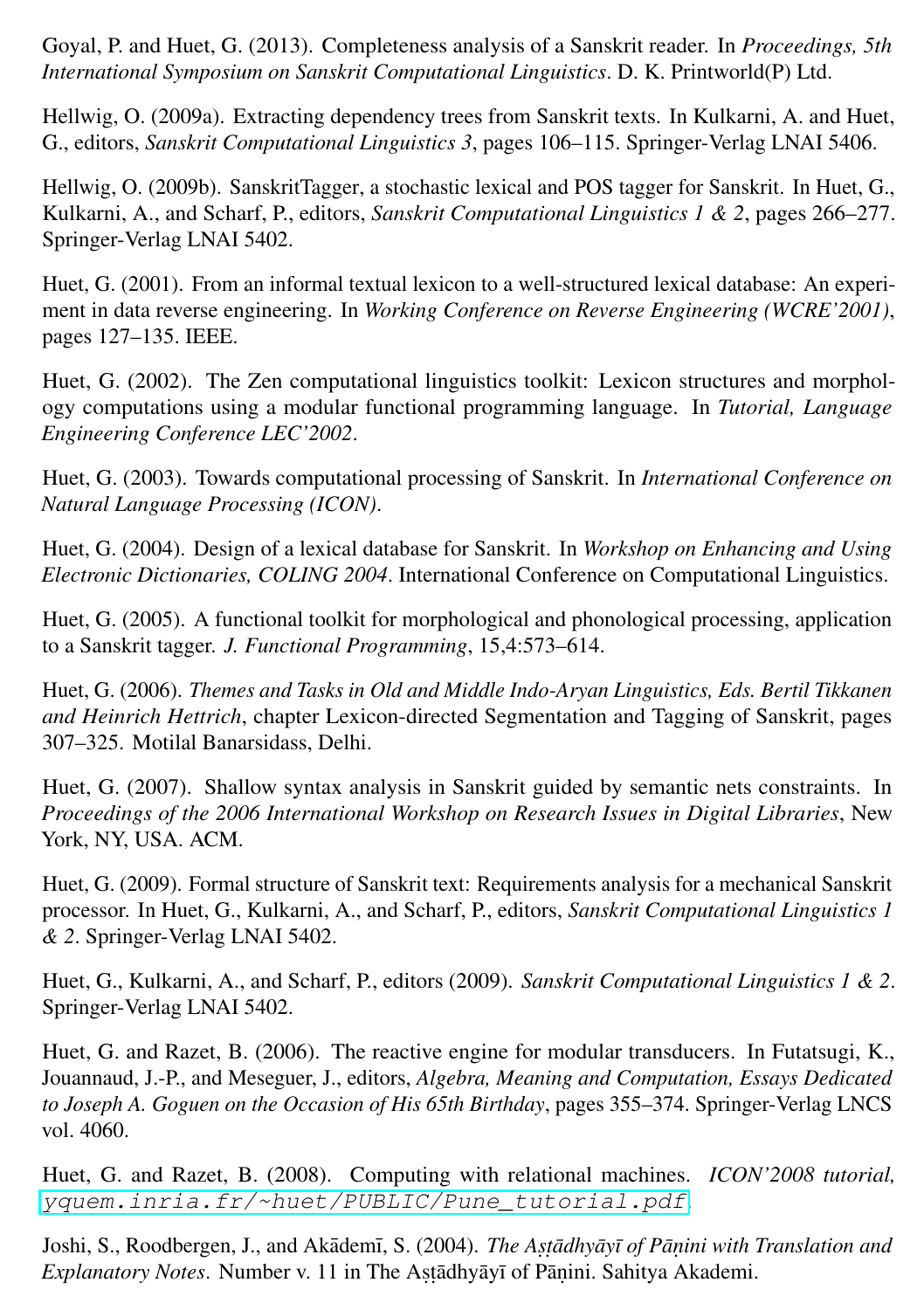<span id="page-16-0"></span>Karp, D., Schabes, Y., Zaidel, M., and Egedi, D. (1992). A freely available wide coverage morphological analyser for english. In *Proceedings of Coling-92, Nantes, August 23–28, 1992*, pages 950–955.

<span id="page-16-9"></span>King, T. H., Crouch, R., Riezler, S., Dalrymple, M., and Kaplan, R. (2003). The PARC 700 dependency bank.

Kiparsky, P. (2009). On the architecture of Pāṇini's grammar. In Huet, G., Kulkarni, A., and Scharf, P., editors, *Sanskrit Computational Linguistics 1 & 2*. Springer-Verlag LNAI 5402.

<span id="page-16-8"></span>Kulkarni, A. and Huet, G., editors (2009). *Sanskrit Computational Linguistics 3*. Springer-Verlag LNAI 5406.

<span id="page-16-4"></span>Kulkarni, A. and Kumar, A. (2011). Statistical constituency parser for Sanskrit compounds. In *Proceedings of ICON 2011*. Macmillan Advanced Research Series, Macmillan Publishers India L<sub>td</sub>

<span id="page-16-5"></span>Kulkarni, A. and Kumar, A. (2013). Clues from Aṣṭādhyāyī for compound type identification. In Kulkarni, M., editor, *Proceedings of the International Sanskrit Computational Linguistics Symposium*. D. K. Printworld(P) Ltd.

<span id="page-16-13"></span>Kulkarni, A., Pokar, S., and Shukl, D. (2010). Designing a constraint based parser for Sanskrit. In Jha, G. N., editor, *Proceedings of the 4th International Sanskrit Computational Linguistics Symposium*. Springer-Verlag LNAI 6465.

<span id="page-16-11"></span>Kulkarni, A. and Ramakrishnamacharyulu, K. V. (2013). Parsing Sanskrit texts: Some relation specific issues. In Kulkarni, M., editor, *Proceedings of the 5th International Sanskrit Computational Linguistics Symposium*. D. K. Printworld(P) Ltd.

<span id="page-16-7"></span>Kulkarni, A. and Shukl, D. (2009). Sanskrit morphological analyser: Some issues. *Indian Linguistics*, 70(1-4):169–177.

<span id="page-16-2"></span>Kumar, A. (2012). *An automatic Sanskrit Compound Processing*. PhD thesis, University of Hyderabad, Hyderabad.

<span id="page-16-3"></span>Kumar, A., Mittal, V., and Kulkarni, A. (2010). Sanskrit compound processor. In Jha, G. N., editor, *Proceedings of the 4th International Sanskrit Computational Linguistics Symposium*. Springer-Verlag LNAI 6465.

<span id="page-16-6"></span>Kumar, A., SheebaSudheer, V., and Kulkarni, A. (2009). Sanskrit compound paraphrase generator. In *Proceedings of ICON 2009*.

<span id="page-16-10"></span>M. Marneffe, B. M. and Manning, C. D. (2006). Generating typed dependency parses from phrase structure parses. In *The fifth international conference on Language Resources and Evaluation, LREC 2006, Italy*.

<span id="page-16-1"></span>Mittal, V. (2010). Automatic sanskrit segmentizer using finite state transducers. In *Proceedings of the ACL 2010 Student Research Workshop*, pages 85–90, Uppsala, Sweden. Association for Computational Linguistics.

<span id="page-16-12"></span>Nair, S. (2011). *The Knowledge Structure in Amarakośa*. PhD thesis, University of Hyderabad, Hyderabad.